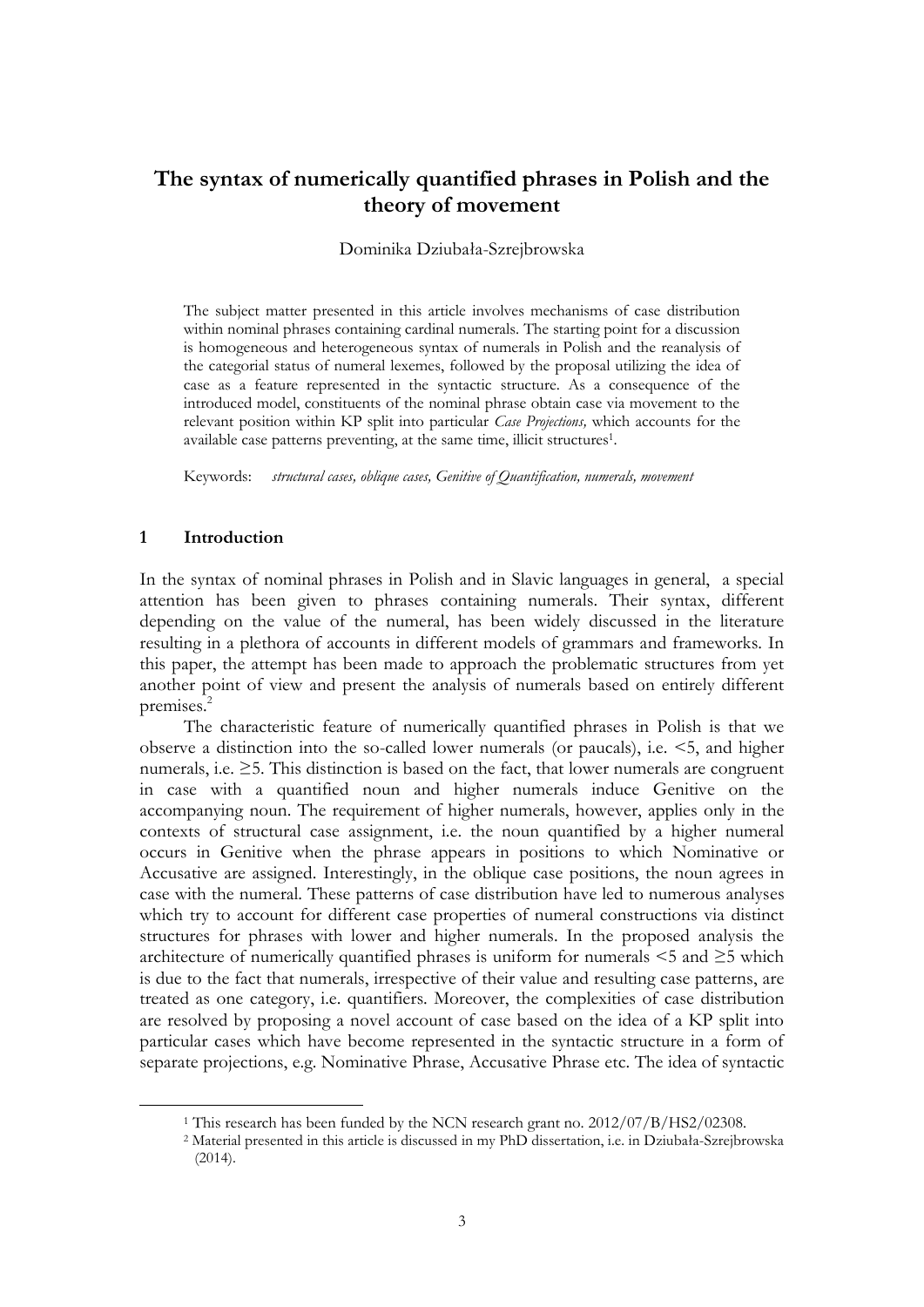representation of case has been proposed by Caha (2009, 2010). In this account, the syntactic representation of case is used to derive case patterns in phrases with numerals, i.e. homogeneous syntax of lower numerals, heterogeneous syntax of higher numerals, as well as to explain case congruency of numerals  $\geq$ 5 in oblique case positions. Furthermore, some attention is given to phrases containing modifiers such as demonstratives and adjectives whose case may also differ depending on its position within the phrase, i.e. whether they are in a pre-numeral, or pre-nominal position, which is also conditioned on the mechanics of case distribution within the phrase.

The paper is divided as follows; in section 2 I present constructions in Polish with numerals and I briefly go through selected analyses discussing case assignment and architecture of numerically quantified phrases. In section 3 I elaborate on the adjectival and nominal status of numerals showing that despite their origin and similarities to nouns or adjectives they should be treated as a separate category. Finally, I introduce the account in which the split KP along with some movement operations account for case distribution within numerically quantified phrases (section 4). In section 5 I conclude the article.

#### **2 Properties of phrases with numerals**

<u>.</u>

Lower numerals in Polish agree in case with a modified noun when the quantified phrase occurs in structural case positions, e.g. (1a) and (1b), and when the the phrase is found in oblique case positions, e.g. (1c). Moreover, subjects containg numerals <5 agree in gender and number with the verbal predicate, e.g.  $(1a)$ .<sup>3</sup>

|  | a. | Dwie                                                 | panie                            | $\text{posz/v}$ |                 | do sklepu. |
|--|----|------------------------------------------------------|----------------------------------|-----------------|-----------------|------------|
|  |    | two-FEM.NOM ladies-FEM.PL.NOM went-FEM.PL.PAST       |                                  |                 |                 | to shop    |
|  |    | Two ladies went to the shop.'                        |                                  |                 |                 |            |
|  | b. | Strażnicy zauważyli                                  |                                  | trzy            | nowe samochody. |            |
|  |    | Guards-VIR.NOM noticed-VIR.PAST [three new cars]-ACC |                                  |                 |                 |            |
|  |    | 'Guards noticed three new cars.'                     |                                  |                 |                 |            |
|  | c. | Rozmawiałam dziś z czterema sąsiadami.               |                                  |                 |                 |            |
|  |    | talked                                               | today with [four neighbors]-INST |                 |                 |            |
|  |    | 'I talked to four neighbors today.'                  |                                  |                 |                 |            |

Higher numerals, on the other hand, when they are located in the positions to which Nominative or Accusative are assigned, e.g. (2a) and (2b) respectively, quantify the noun in Genitive:

<sup>&</sup>lt;sup>3</sup> List of abbreviations: ACC - Accusative, DAT - Dative, DIM - diminutive, FEM feminine, GEN – Genitive, INST – Instrumental, NEUT – neuter, NOM – Nominative, NONVIR – nonvirile, i.e. gender in plural encompassing feminine, neuter and masculine impersonal, PAST – past, PL – plural, REF – reflexive, SG – singular, VIR – virile, i.e. gender in plural indicating human personal.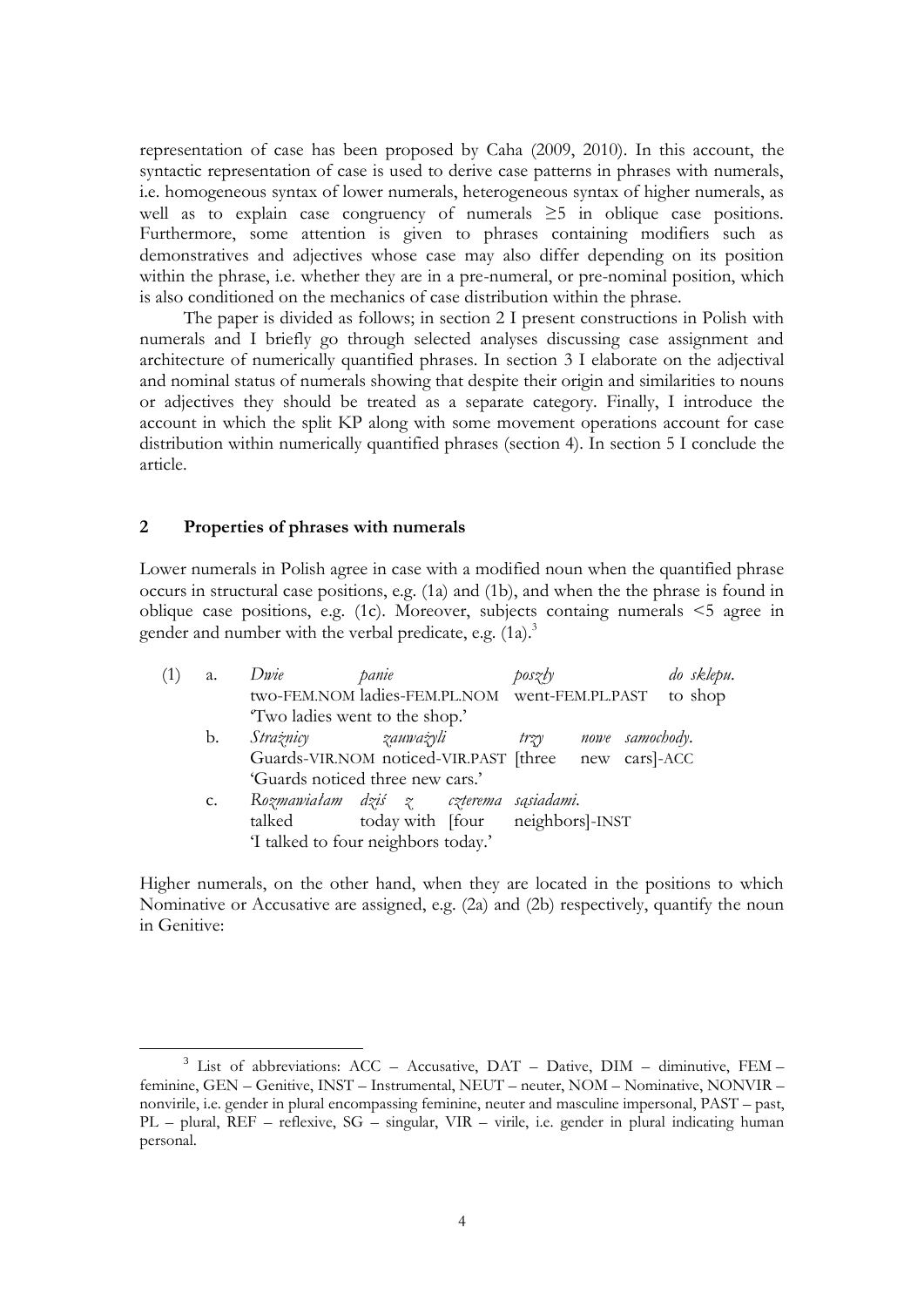| (2) | a. | Pięć       | koleżanek                                                    | spotkało          |             | sie        |
|-----|----|------------|--------------------------------------------------------------|-------------------|-------------|------------|
|     |    | w kinie.   | five-FEM.NOM friends-FEM.PL.GEN                              | met-3SG.NEUT.PAST |             | <b>REF</b> |
|     |    | in cinema  | 'Five friends met in the cinema.'                            |                   |             |            |
|     | b. | Policjanci | skonfiskowali siedem                                         |                   | pistoletów. |            |
|     |    |            | Policemen-VIR.NOM confiscated-VIR.PAST seven-ACC guns-PL.GEN |                   |             |            |
|     |    |            | 'Policemen confiscated seven guns.'                          |                   |             |            |

Yet, when the phrase is located in the oblique case position, the numeral and the noun agree in case, e.g. (3).

(3) *Maria podarowała sześciu przyjaciółkom* Mary-FEM.SG.NOM gave-3SG.FEM.PAST [six friends]-FEM.PL.DAT *nowe bransoletki.* [new bracelets]-FEM.PL.ACC 'Mary gave six friends new bracelets.'

When it comes to subject-verb agreement, higher numerals in phrases placed in subject positons induce a deafault agreement, i.e. third person singular neuter form of a verb, e.g.  $(4).$ 

(4) *Pięć studentek zorganizowało*  five-FEM.NOM students-FEM.PL.GEN organized-3SG.NEUT.PAST *konferencję*. conference 'Five students organized a conference.'

These case variations have resulted in the wide range of accounts within the generative framework. Within different approaches, we can distinguish between analyses in which it has been proposed that either *the noun* is the phrasal head (e.g. Babby 1987, Willim 1990, Franks 1995 for different languages; Strutyński 2005, Rappaport 2002), *the numeral* constitutes the core of the phrase (e.g. Pesetsky 1982, Saloni & Świdziński 1998, Przepiórkowski 1999, Bailyn 2003), or both *the noun* and *the numeral* are heads of the phrase (e.g. Tajsner 1990, Dziwirek 1990, Franks 1994, Boškovič 2006). In some other accounts, properties of lower and higher numerals have been addressed via placing them in different positions in the structure. In Rutkowski (2002), for example, lower numerals are treated as adjectival modifiers and placed in the specifier position of NP, e.g. (5a), whereas numerals  $\geq 5$  are located in the head position of QP, e.g. (5b).

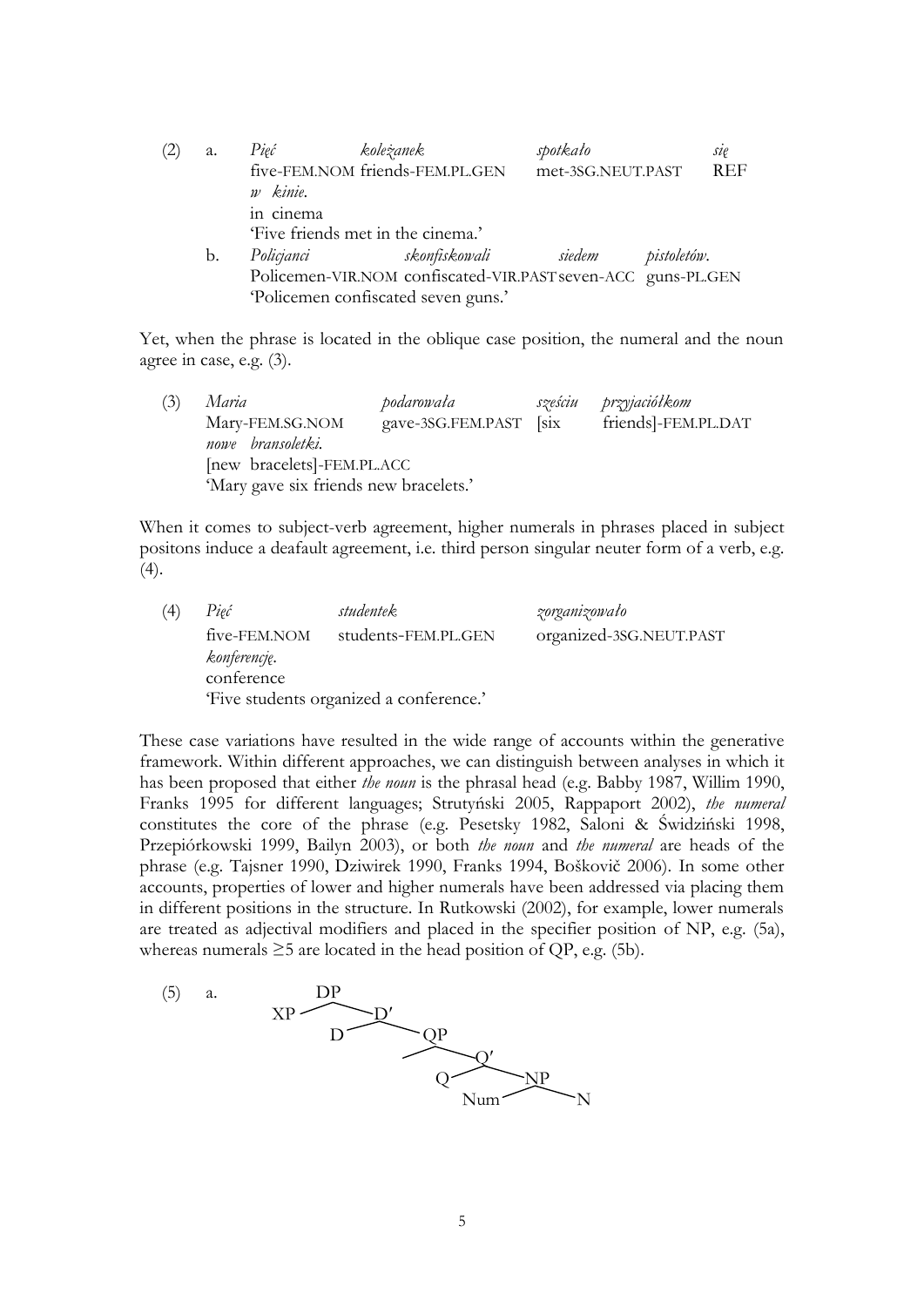

In Boškovič (2006), the nominal phrase has been headed with a functional element, head F, taking NP as its complement. Lower numerals, as APs, have been located in the specifier position of NP, e.g. (6a), and higher numerals, as QPs, in the specifier of FP, e.g. (6b).



<u>.</u>

Such a placement of numerals is to ensure that numerals  $\leq$ 5, as adjectival modifiers, share a case value with a modified noun, whereas higher ones occur with Genitive nouns. Although details of these two accounts differ, for instance in Rutkowski (2002) higher numeral as a Q head assigns Genitive to the noun, and in Boškovič (2006) the source of Genitive is an F head provided that its specifier is occupied with QP (otherwise case is assigned from the outside of the projection as it is in the case of lower numerals), maintaining the distinction between numerals reflected in the architecture of a nominal phrase is a crucial aspect of each account.

Apart from establishing various structures for numerically quantified phrases or locations of numerals within the nominal projection, different mechanisms of case distribution have been considered. In Babby (1987), case has been assigned to the maximal projection of a noun which then percolates down to other elements of the phrase. In heterogeneous syntax, the case is assigned by the Quantifier which takes precedence over Nominative and Accusative, hence Genitive of Quantification in structural case positions. In positions to which oblique cases are assigned, the same Genitivie is overriden by lexical cases hence we observe a congruency in case in phrases with higher numerals. Despite the fact, that Babby's analysis is based on the structure utilizing bar levels no longer employed in current generative accounts<sup>4</sup>, the idea of lexical cases superceding structural ones has been widely used, e.g. in Franks (1994, 1995), to explain dicrepances in syntax of higher numerals in struictural and oblique case positions.

<sup>&</sup>lt;sup>4</sup> Some other problematic aspects of his analysis for current generative framework include the recognition of D-structure and S-structure no longer valid in Minimalism. Apart from this, Babby (1987) does not discuss lower numerals.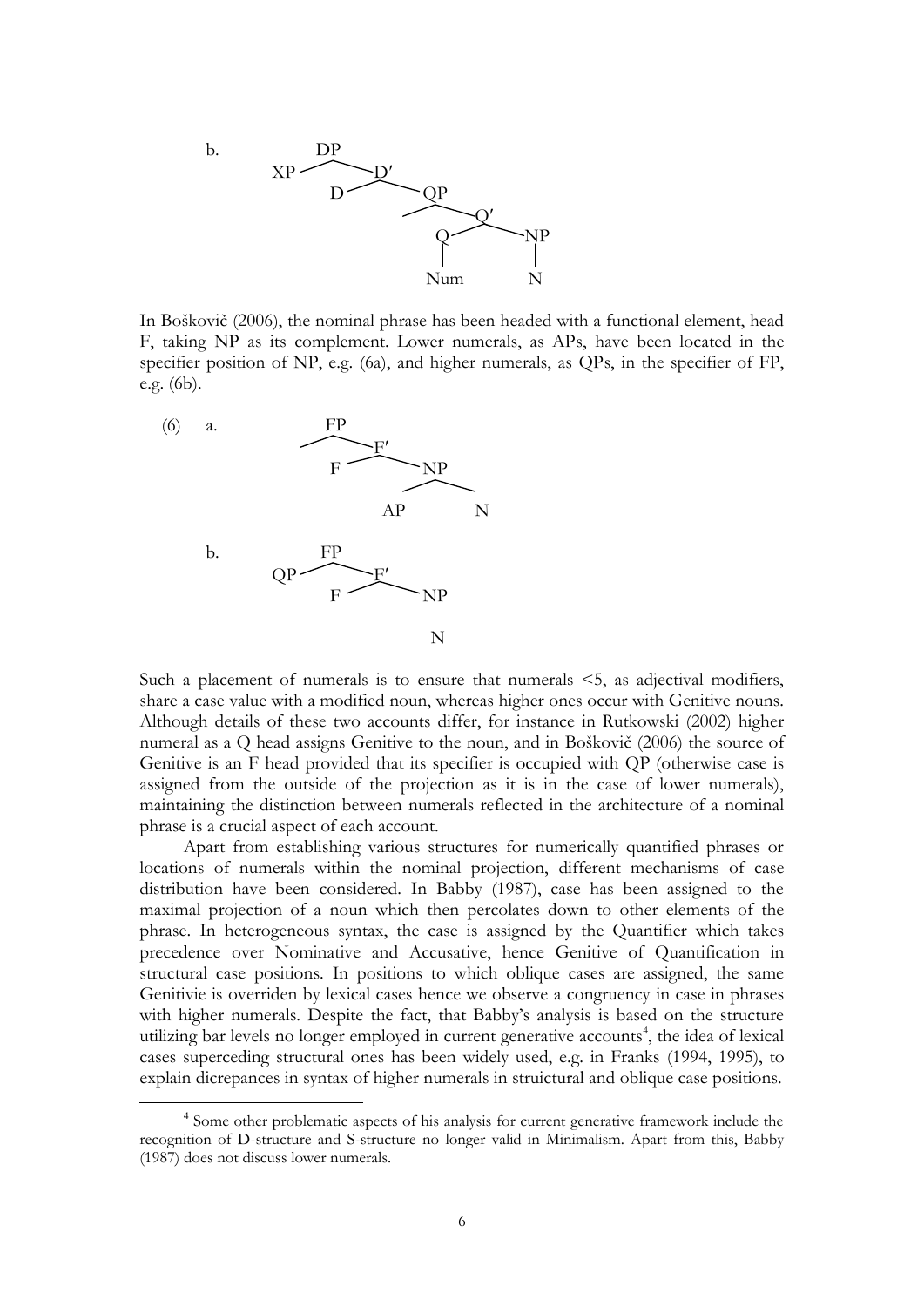Leaving aside GB theories of *case assignment* and moving to the minimalist framework in which case as a feature of a nominal head is checked by a functional head (T), or as in the latest versions of the Minimalist Program, the functional element being the probe searches for a proper constituent bearing case to *Agree* with, numerals and nouns are viewed as elements entering the derivation either with valued or unvalued case features depending on the context (e.g. Rappaport 2002, 2003). In structural case positions, nouns enter a derivation with an unvalued case feature, higher numerals, on the other hand, have a valued case feature. What is more, they are associated in the lexicon with Quantitive case which is spelled out on a noun as Genitive. In oblique case positions, so in positions in which constituens are selected for and required to bear a specific case determined by the lexical element, e.g. verb or preposition, nouns enter the derivation with a valued case feature. Consequently, its modifiers, e.g. higher numerals, must be introduced with unvalued case features. Lower numerals are also described as elements associated with a particular case in the lexicon, Accusative for Polish and Paucal for Russian, which is spelled out on noun via syncretism with a case of numeral, as Genitive for virile nouns in Polish or as Genitive singular in Russian.

Last but not least account explaining the mechanism of case distribution is based on Pesetsky and Torrego (2001) who take Nominative case to be uninterpretable Tense feature (uT) on nominals. <sup>5</sup> Bailyn (2004), following the idea of case as the uninterpretable reflex of functional categories, proposes that Genitive of Quantification is nothing else as the uninterpretable Q feature on N/D. Acquiring Genitive by a noun, then, proceeds via the configuration presented in (7).

$$
\begin{array}{cc}\n\text{(7)} & \text{QP} \\
\text{QP} & \text{NP} \\
\text{[uQ]} & & \n\end{array}
$$

The noun becomes Genitive provided that the Q position is empty. The same proviso is necessary to obtain heterogeneous syntax so by placing the numeral in a position different than Q head, for instance, in specQP, e.g.  $(8)$ .



<u>.</u>

When, however, the Q head is filled by a numeral which absorbs the case, homogeneous pattern obtains and both the numeral and the noun agree in case specified by the external element, e.g. (9).

<sup>5</sup> Miechowicz-Mathiasen (2012) presents a profound analysis of higher numerals in Polish employing the idea of case as uT on D. Moreover, she provides a detailed account of the *Accusative Hypothesis* introducing the source of Accusative.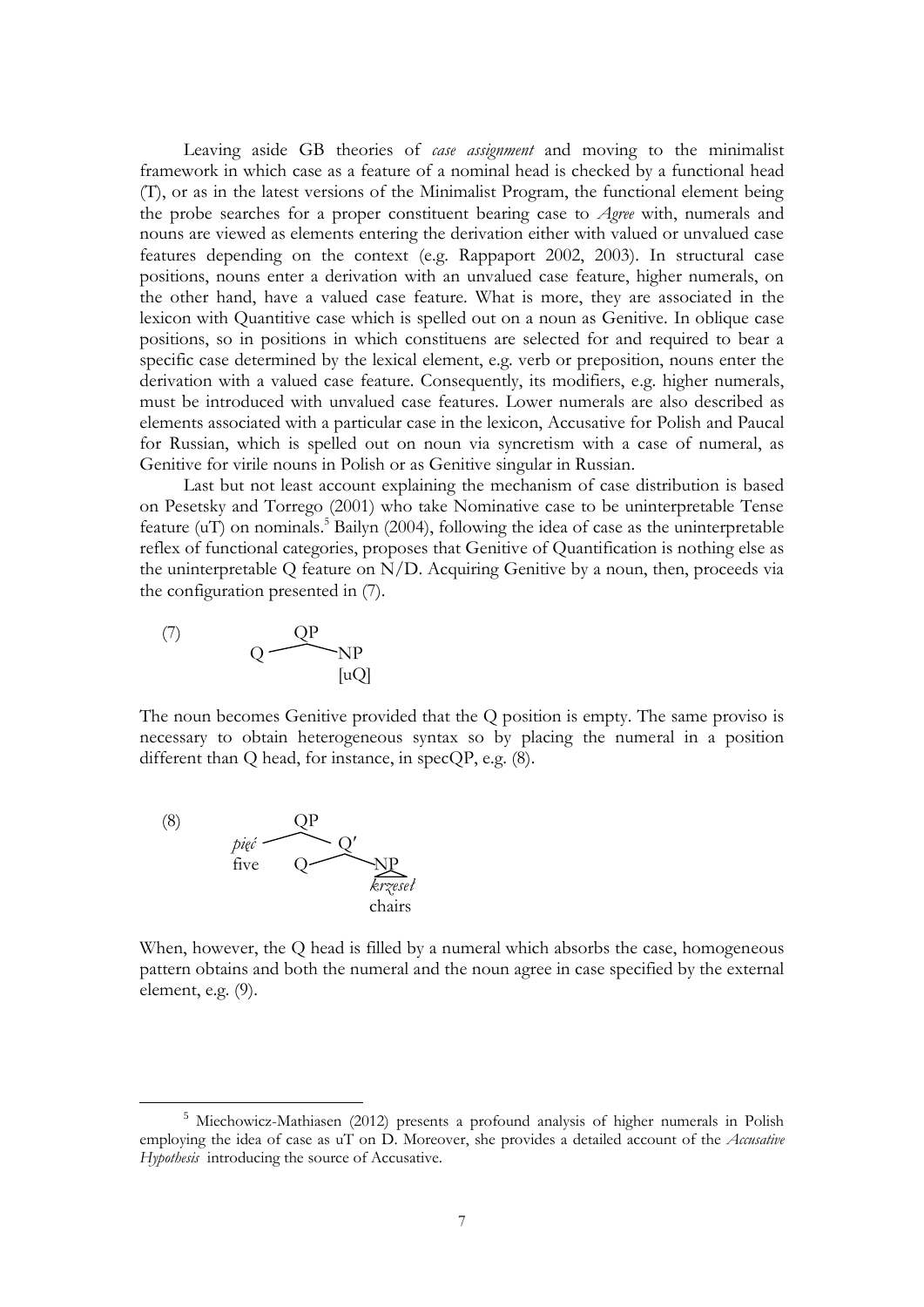(9) VP  $V \sim QP$  $Q$ *pięciu paniom* five-DAT ladies-DAT

As it has been shown in selected analyses, case patterns in phrases with lower and higher numerals can be accounted for in varied ways. Instantiating distinct elements as heads of a nominal phrase, i.e. the noun, the numeral or both the noun and the numeral, proposing different sites in which lower and higher numerals are base-generated as well as diverse mechanisms of case assignment/checking constitute core issues in the accounts of numerically quantified phrases. Despite the abundance of ideas of how to explain peculiarities of syntax of numerals it is difficult to decide whether the source of variation in these phrases lies in the structure of nominals, division within numerals belonging to different categories or in mechanisms of case distribution different depending on the value of numerals. Taking these aspects into consideration, I investigate numerals looking for the account in which no reference is made to their adjectival or nominal properties and the nominal phrase maintains the same structure irrespective of the value of numerals. As a starting point in my revision of numeral syntax, I decided to reanalyze their status contesting a popular view that, due to their case properties, numerals should be juxtaposed either with adjectives (lower numerals) or with nouns (higher numerals) and, consequently, explain case distribution retaining the same structure for phrases with numerals congruent in case and requiring Genitive on the quantified noun. Then, building on Caha's (2009, 2010) novel approach to case, I pursue the idea of case being represented in the syntactic structure and heading its own projection, which together with some movement operations could deal not only with major syntactic matters involving quantifiers but also explain some collateral issues such as case of adjectives and demonstratives co-occurring in phrases with numerals.

# **3 On the categorial status of numerals**

Lack of uniformity in the class of numerals regarding their features has given rise to the stance that numerals instead of forming a separate class are in fact elements belonging either to adjectives or to nouns. Such a view has been additionally strengthened with a combination of syntactic, morphological and semantic criteria which do not provide a conclusive answer to the status of numerals. When we look at their distribution, numerals are put together with other determiners which are located in a pre-nominal position, e.g. *te dwa ładne szczeniaki* (these two cute puppies) (Carnie 2006). Moreover, they can be modified with phrases which are also appropriate with other adjectives, e.g. *more than six* and *more than smart*, *almost two* and *almost attractive* (Hurford 1975). Furthermore, numerals <5 agree in case and gender with a noun, just like other adjectival modifiers, e.g. (10a), whereas numerals  $\geq$ 5 appearing with Genitive nouns resemble other nouns taking Genitive complements, e.g. (10b).:

(10) a. *dwie międzynarodowe aktorki* two-FEM.NOM international-FEM.PL.NOM acresses-FEM.PL.NOM 'two international actresses'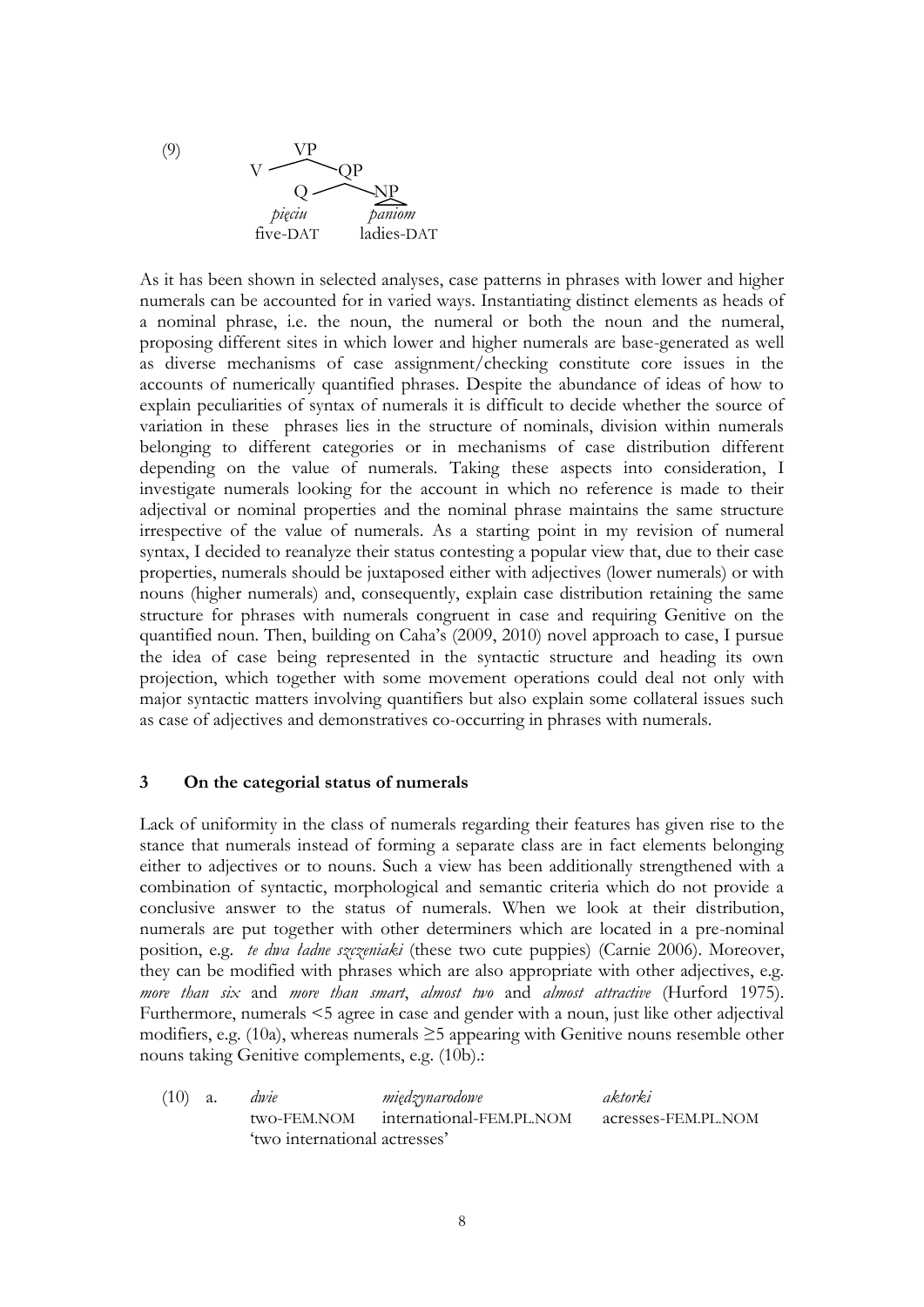| b. | pięć jajek<br>VS. | zebranie studentów   |
|----|-------------------|----------------------|
|    | five eggs-GEN     | meeting students-GEN |
|    | 'five eggs'       | 'students' meeting'  |

When, however, some other properties of numerals are emphasized, it appears that they should be distinguished from other parts of speech. Bearing in mind that only numerals, out of the whole group of nominal modifiers, induce plural number on quantified nouns 6 , and can form partitive constructions, contrary to adjectives, putting them along with adjectival modifiers does not seem to be justified. The nominal status of higher numerals, on the other hand, advocated on the basis of Genitive of Quantification and the hybrid nature of numeral lexemes such as *tysiąc* (thousand) and *milion* (million) which in contrast with other numerals, do have plural forms, e.g. *tysiąc* (thousand-SG)-*tysiące* (thousands-PL), *milion* (million-SG)-*miliony* (millions-PL), can be refuted with arguments that none of the nouns triggers plural on the nominal argument. Moreover, numerals already have their nominal counterparts, e.g. (11), which means that granting them nominal status would be highly redundant.

(11) *Grając w kości wyrzucił dwie piątki i szósteczkę* playing in dices threw two fives-PL and six-DIM 'Playing dices he threw two fives and six.'

1

The plural form of lexeme *piątka* (five), additionally modified by a numeral, as well as a diminutive of lexeme *szóstka* (six), i.e. *szósteczka* (six-DIM), prove that they are nominals and elements under discussion, i.e numerals, should not be treated as such. Despite highlighting features that set numerals apart from other parts of speech, it should be mentioned that treating numerals on a par with adjectives and nouns can be partially justified when investigating their origin. Initially, i.e. in Proto-Slavonic, numerals <5 used to belong to adjectives and ≥5 to *i*-stemmed nouns which had both singular and plural forms (Siuciak 2008).<sup>7</sup> Yet, with time, they have undergone the process of numeralization, which has been signaled with the introduction of the –*u* ending, a characteristic feature of a numeral declination.<sup>8</sup> This process, however, has not been completed which can be concluded from lexemes *tysiąc* (thousand) and *milion* (million) which retained their nominal character.<sup>9,10</sup>

<sup>6</sup>Obviously, there are languages in which the presence of a numeral forces singular on a count noun as, for instance, in Hungarian, yet this property does not put numerals next to adjectives. Although numerals may modify singular nouns it is never the case that adjectives force plural on the modified noun. Thus, these two categories should not be compared.

 $<sup>7</sup>$  Actually, earlier, in Proto-Indoeuropean, higher numerals used to be undeclinable adjectives</sup> whereas lower numerals declined by cases and gender (Siuciak 2008).

 $8$  The emergence of the  $-u$  ending, the rise of the virile gender and formation of numerals as a separate category have been discussed in Miechowicz-Mathiasen & Dziubała-Szrejbrowska (2012).

<sup>9</sup> Numeral *sto* (hundred), used to be a noun and had a plural form *sta* (hundred-PL.NOM). Subsequently, it not only has become a numeral losing its plural form but also has undergone lexicalization in complex numerals, e.g. 300 used to be expressed with *trzy sta* (three hundreds) but it has become a compound *trzysta*. Following this pattern it is possible that phrases *trzy tysiące* (three thousands) will grow into one in the same manner as other compound numerals completing this way a numeral declination.

<sup>10</sup> The fact that lexemes such as *tysiąc* (thousand) or *milion* (million) are still in between the numeral and nominal status can be stated on the basis of patterns of subject-verb agreement. In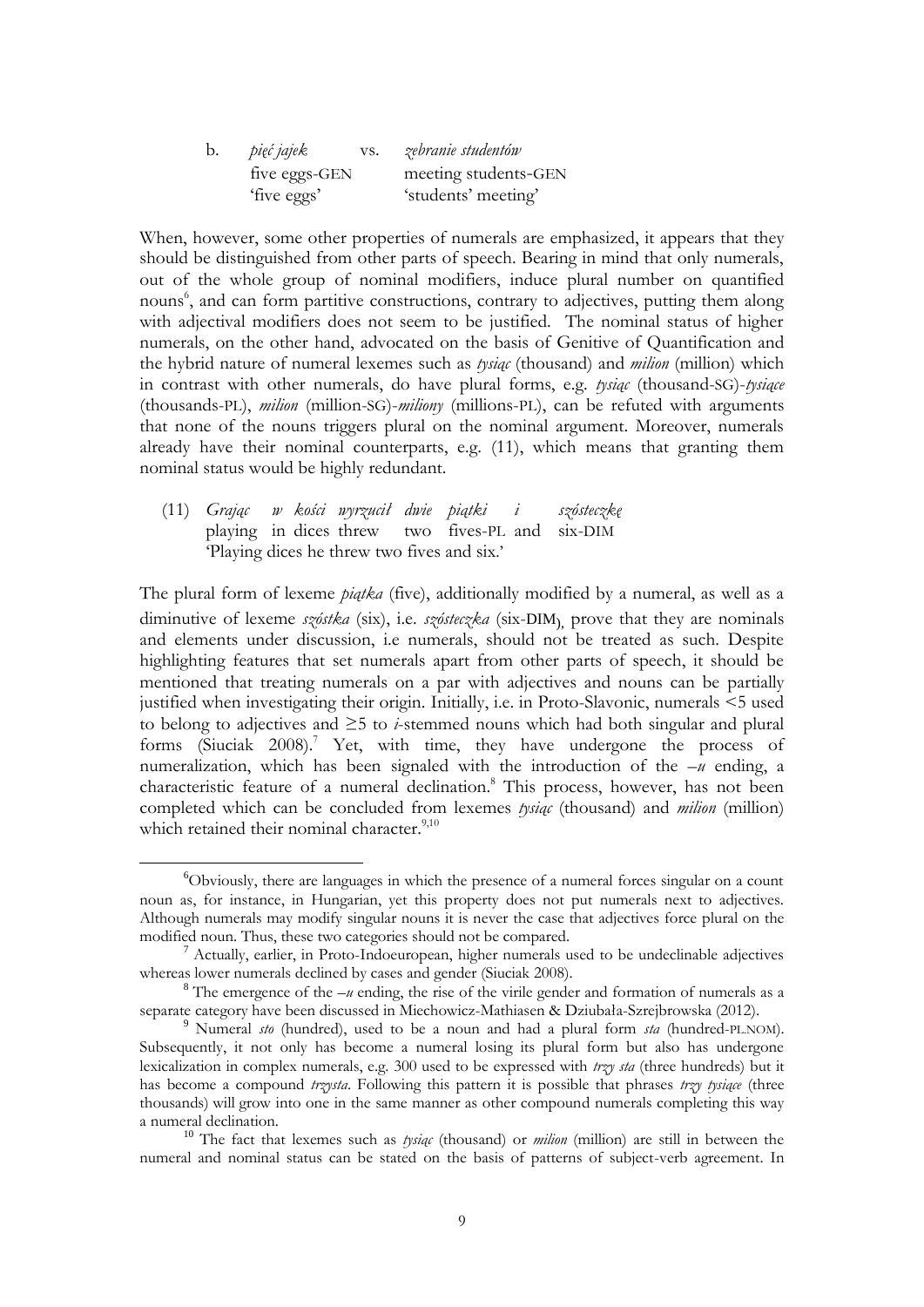Analyzing various features of numerals together with their historical background, the conclusion can be drawn that these elements do possess traits which distinguish them from other parts of speech. Although some criteria, i.e. agreement in case with a modified noun and the Genitive of Quantification, suggest that they could be treated as adjectival and nominal elements, such a classification would be rather far-fetched and neglecting their distinguishing properties. Moreover, these debatable aspects of their syntax, case congruency and Genitive assignment, which usually serve the purpose of placing them along with other parts of speech, could be viewed as their idiosyncrasy. And this line of reasoning, i.e. a unified treatment of lower and higher numerals, I am pursuing in further analysis of constructions with expressions of quantity.

## **4 The analysis**

1

# **4.1 Theoretical background**

The essential part of this analysis of numeral constructions is the mechanism by means of which case is distributed within discussed phrases. The key feature of the account must be a solution which caters for homogeneous and heterogeneous syntax of numerals without amendments made to the architecture of the phrase. It seems that fulfilling this task requires a reexamination of case assignment mechanism employed by current generative theories. In consequence, I resort to the novel approach to case as introduced by Caha (2009, 2010) and try to derive problematic patterns building on the idea that case is no longer part of a feature matrix of lexical and functional elements but it is represented in a syntactic tree as a separate projection.

Caha's approach to case has been developed in accordance with the nanosyntactic view of grammar in which syntax operates not on lexical items but abstract features which build morphemes, words and larger structures. What follows, the building block on which syntax works is no longer morpheme but a feature which has become a terminal node. As a result the morphological component has ceased to be operative, hence redundant and eliminated. Basic syntactic operations, i.e. merge and move, have been triggered by the requirements of the lexicon, that is, to create structures that match those stored in the lexical component. Then, each syntactic structure is compared to the lexical one and spelled out. The selection of structures sent to the phonological component is controlled by some principles, e.g. *the Superset Principle* or *the Elsewhere Condition* which ensure that the structure constructed in syntax is contained in the structure stored in the lexicon and that the most accurate match is chosen. On the basis of the premises of nanosyntax, Caha (2009, 2010) provides the account of case marking

example (1a), agreement is established between *tysiąc* and the verbal predicate *protestowały* indicating its nominal status, whereas in (1b), no such agreement appears and the verb assumes a default form, i.e. 3rd person singular neuter, typical of higher numerals.

| $\binom{1}{1}$ | a.                                              | Tysiące                                         | ludzi | protestowały                                             | przeciwko wojnie. |     |
|----------------|-------------------------------------------------|-------------------------------------------------|-------|----------------------------------------------------------|-------------------|-----|
|                |                                                 | thousands-FEM.PL                                |       | people-PLGEN protested-FEM.PL                            | against           | war |
|                |                                                 | Thousands of people protested against the war.' |       |                                                          |                   |     |
|                | b.                                              | Tysiące                                         | ludzi | protestowało                                             | przeciwko wojnie. |     |
|                |                                                 |                                                 |       | thousands-FEM.PL people-PLGEN protested-3SG.NEUT against |                   | war |
|                | Thousands of people protested against the war.' |                                                 |       |                                                          |                   |     |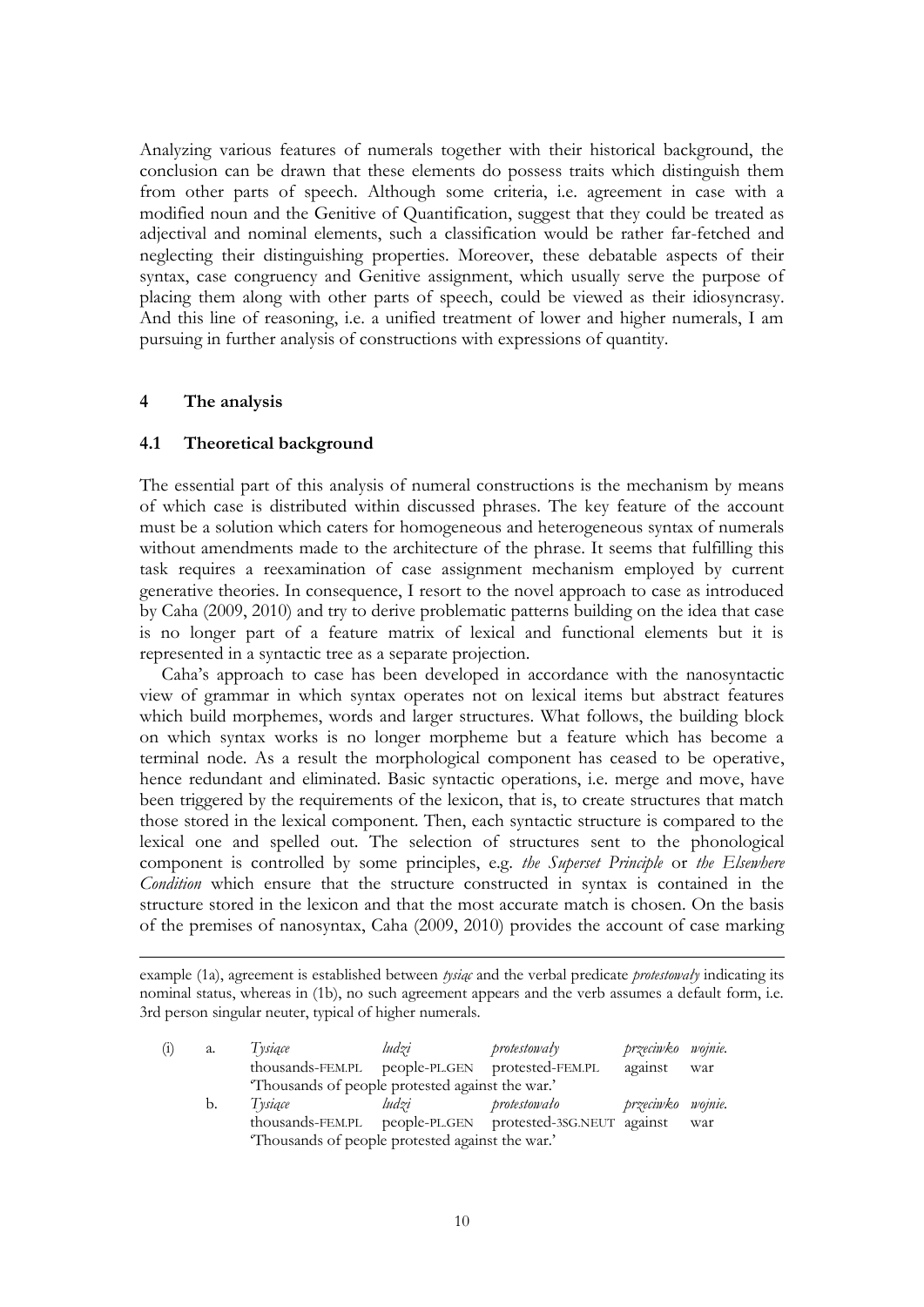and case syncretisms introducing the idea of KP split into cases and placed above the NP. The order of cases is established on the basis of recurring syncretisms in languages and the morphological makeup of cases, i.e. more morphologically complex cases contain those less composite. Consequently, Nominative as the unmarked case is placed the lowest in the hierarchy. According to the *Universal Case Contiguity* (Caha 2009: 49), case sequence as presented in  $(12)$  is the same across languages.<sup>11,12</sup>



The number of cases in a given language, however, is subject to variation .Yet, complying with *the Universal Case Contiguity* which also determines that only adjacent cases can be syncretic, the presence of a particular case immediately implies that every lower case is also present in a language, e.g. if a language features Instrumental, it means it also has Dative, Genitive, Accusative and Nominative. If the highest case in a language is Genitive, the other cases present in a language are Accusative and Nominative. The noun, being topped with a split KP, enters the derivation uninflected. Upon the trigger from the external selector, for instance, T selecting for Nominative, NP moves to the position above Nominative, i.e. to the position c-commanding a given case. Ccommand requirement, as discussed by Kayne (1994), is necessary for a linearization of the nominal stem and the case affix. If the element is selected by some other functional head, e.g. transitive v, NP moves to the position c-commanding Accusative which leads to the linearization of the noun and the Accusative suffix. Additionally, movement to obtain a particular case is restricted following Cinque (2005), i.e. movement must be leftward and the moving chunk must contain a nominal head.

My account of numeral constructions builds on Caha's insights regarding the nature of case yet I assume that every case feature is a terminal node projecting the phrase, i.e. Nominative Phrase, Accusative Phrase etc., whereas for Caha case decomposes into features which are terminals. Moreover, obtaining case by a given element is not subject to such strict linearization requirements as in Caha's work, i.e. in a current analysis case distribution is viewed as a less restrictive operation than movement of an uninflected noun to the position in which it is subsequently linearized with a case suffix as not only a noun moves to acquire case but all its declining modifiers. Such a relaxed approach ensures the presence of only one KP per a nominal phrase and not a

1

<sup>11</sup> Caha's case hierarchy is based on the case sequence introduced by Blake (1994) which additionally allowed for other cases, i.e. Ergative, Locative and Ablative.

 $12$  Cases such as Locative, Prepositional and Partitive can be a part of a case sequence. Yet, their position may vary depending on a language. For a detailed account of case hierarchies in languages see Caha (2009, 2010).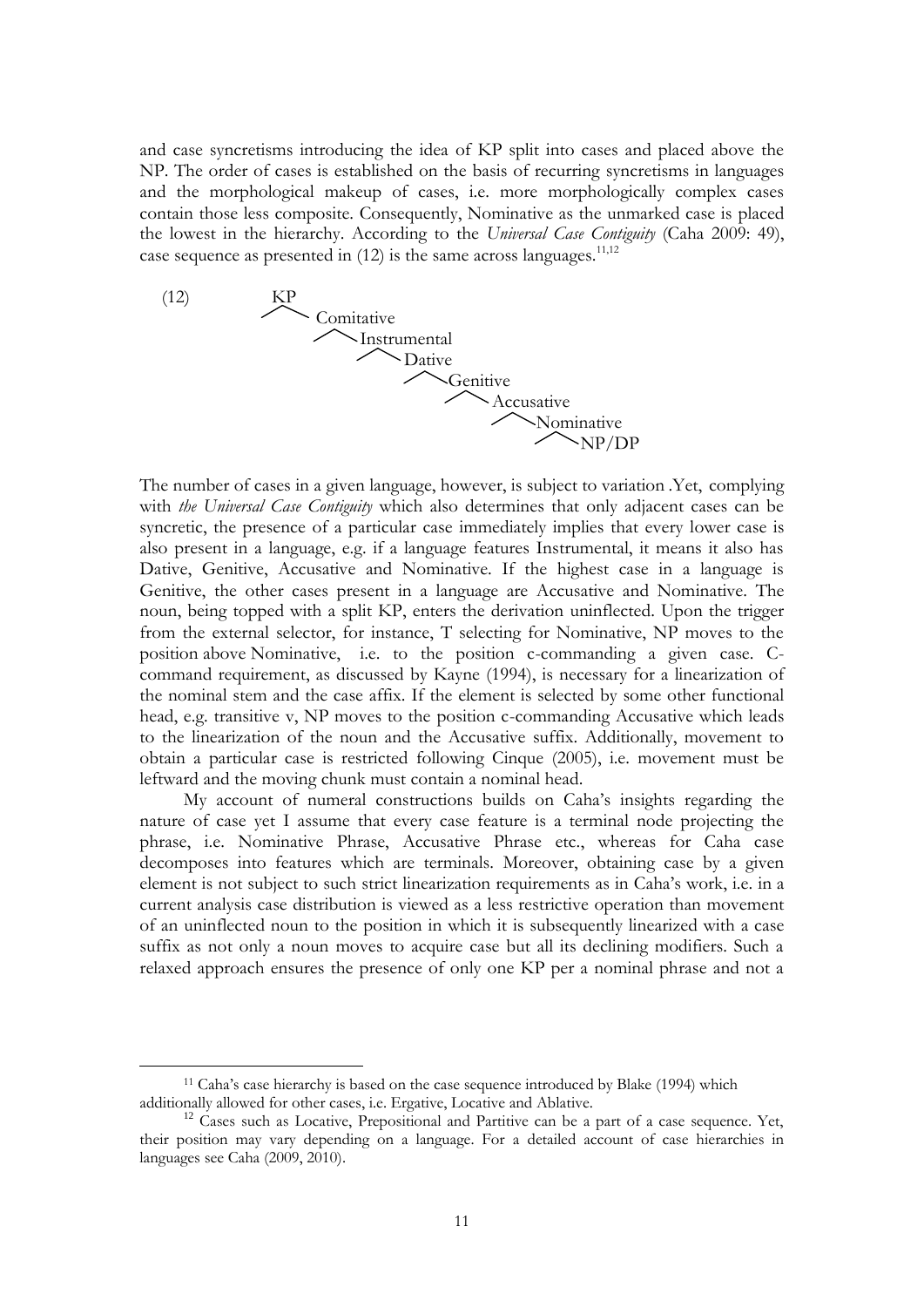separate one for every lexical projection.<sup>13</sup> Moreover, I take Polish nominal phrases to be DPs which means that KP is not a topmost layer but is sandwiched between a DP and NP.<sup>14</sup> Postulation of a DP for Polish has been argued, e.g. by Migdalski (2001, 2003) who has shown that DP is necessary as a place to check deictic and referential features of demonstratives, possessive pronouns or genitival adjectives.<sup>15</sup> Furthermore, different word orders of a demonstrative and a noun, e.g. *ta sąsiadka* (this neighbor) vs. *sąsiadka ta* (neighbor this), as well as orders in strings containing more modifiers, e.g. demonstratives and numerals as presented in (13a) and (13b), additionally support the view that a more elaborate structure of Polish nominals is required.

| $(13)$ a. |    | sześć tych              |                   | książek                       |
|-----------|----|-------------------------|-------------------|-------------------------------|
|           |    | $\overline{\text{S1X}}$ |                   | these-PL.GEN books-PL.GEN     |
|           |    |                         | 'six these books' |                               |
|           | b. | tych                    |                   | sześć książek                 |
|           |    |                         |                   | these-PL.GEN six books-PL.GEN |
|           |    |                         | 'these six books' |                               |

<u>.</u>

What follows, I claim that in the architecture of a nominal phrase projections are grouped within three domains. NP and projections hosting modifiers belong to the socalled *lexical domain* or *the domain of first merge* which is the place where lexical constituents are base-generated. The upper domain, i.e. *the inflectional domain,* is formed by a split KP which is the place where the noun and its modifiers can acquire case. Finally, DP constitutes *the interpretative domain*, i.e. a part of a structure to which elements move for interpretative reasons. The structure of a nominal phrase with the indication of each domain is demonstrated in (14).

<sup>13</sup> Caha (2009, 2010) provides only the account of a bare noun being subject to case assigning processes and does not explain how his proposal would work with other modifiers, yet a separate KP for every element bearing case seems to be a natural consequence of his leading ideas.

 $14$  It is important to mention that Willim (2000) has postulated KP for Polish as a projection responsible for case checking. Willim (2000) also argues against a DP hypothesis for Polish claiming that due to the lack of phonological exponents in a head or specifier position of DP, presence of this projection is not justified. For some other arguments against DP in Polish see Willim (2000).

<sup>&</sup>lt;sup>15</sup> Presence or absence of DP in languages without articles such as Polish has sparked a long and widespread debate. Due to space reasons I do not discuss arguments for and against the DP hypothesis. Instead, I refer the reader to Abney (1987), Longobardi (1994), Progovac (1998), Pereltsveig (2007) or Bašić (2007) advocating *DP hypothesis* as well as Corver (1992), Zlatić (1998), Willim (2000) and numerous works by Bošković (2005, 2008, 2009, 2012) and Bošković & Gajewski (2011) arguing against it.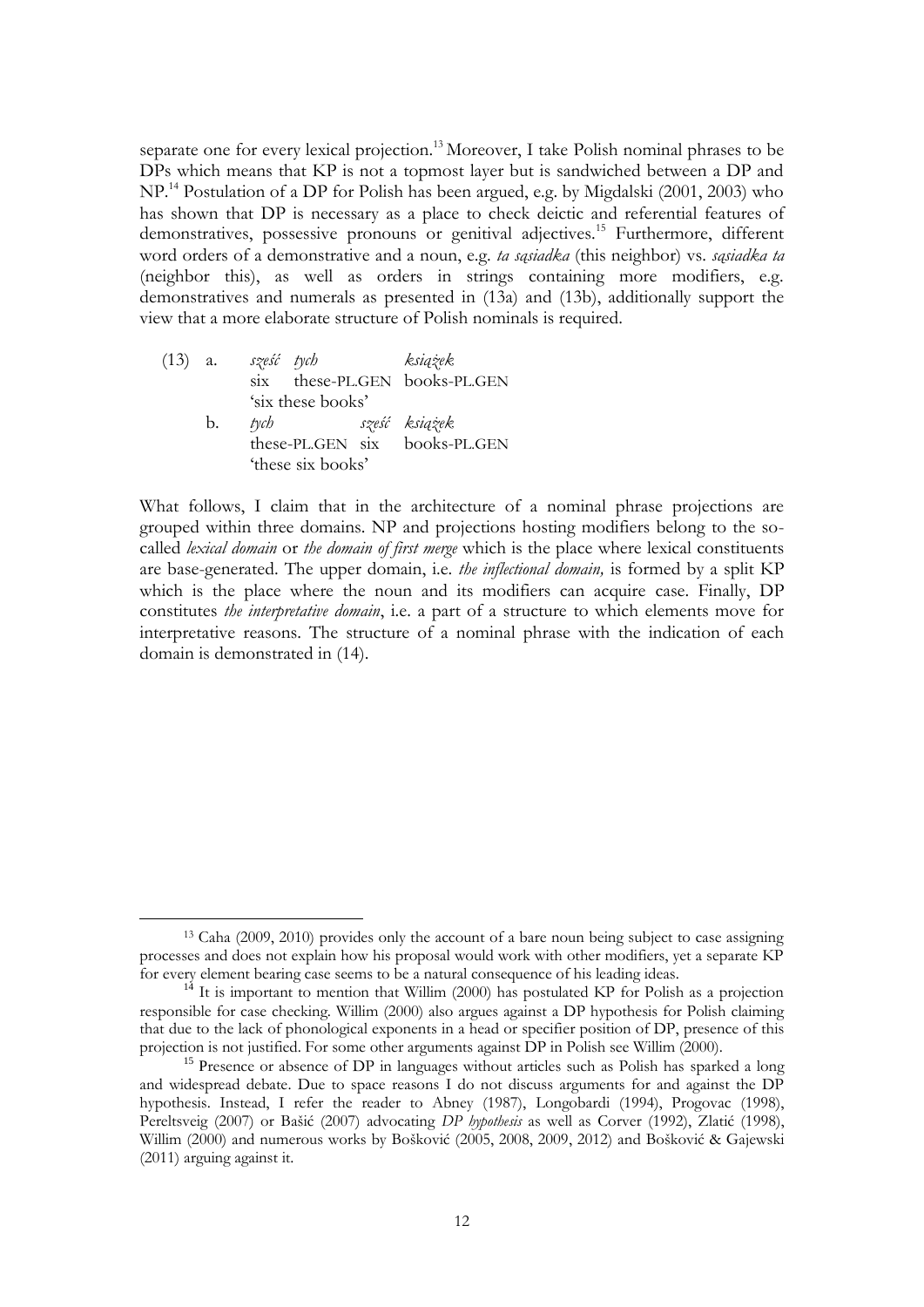

In Polish, the inventory of cases include Instrumental, Locative, Dative, Genitive, Accusative and Nominative.<sup>16</sup> Particular cases as maximal projections are subsumed under KP which demarcates the inflectional domain. In the lexical domain, the noun and its modifiers are introduced into the derivation. The crucial point here is that modifiers are not nominal adjuncts but are placed in separate projections, i.e. numerals are located in the head of QP and adjectives in specifiers of FPs in a line of Cinque (1999) and Scott (2002). Demonstratives are placed close to the head noun, i.e. in  $specNP^{17,18}$  Having introduced some theoretical guidelines regarding case assignment and the basic structure of nominal phrases in Polish, I proceed to particular examples with numerals with the account of case agreement and Genitive of Quantification in numerically quantified phrases.

1

<sup>16</sup> Placement of Locative in Polish between Instrumental and Dative results from a Locative-Dative syncretism of nouns of different genders from selected declensional classes.

 $1^7$  The low position of demonstratives has been discussed, e.g. by Brugé (1996, 2002), Giusti (2002), Panagiotidis (2000) or Roberts (2011).

 $18$  Demonstratives are base-generated low in the structure, i.e. in the specifier of NP, yet they may move up to check some referential features in the higher domain. According to Migdalski (2001), demonstratives have two sets of features, i.e. [+/-referential] and [+deictic] which are checked in the specifier of DP. Thus, in a phrase *ci dwaj mężczyźni* (these two men), in which all elements bear the same case value, i.e. Nominative, a demonstrative being introduced in specNP, moves to the position within DP, which ensures the referential interpretation of the phrase. The other explanation for the movement of the demonstrative may be related to the reading of the phrase in the presence of a numeral. Leaving a demonstrative low when the quantifier is merged to the structure causes the partitive reading, i.e. *pięć tych dziewczyn* (five of these girls). Thus, to escape from the scope of the quantifier and to obtain a non-partitive reading, the demonstrative must move up.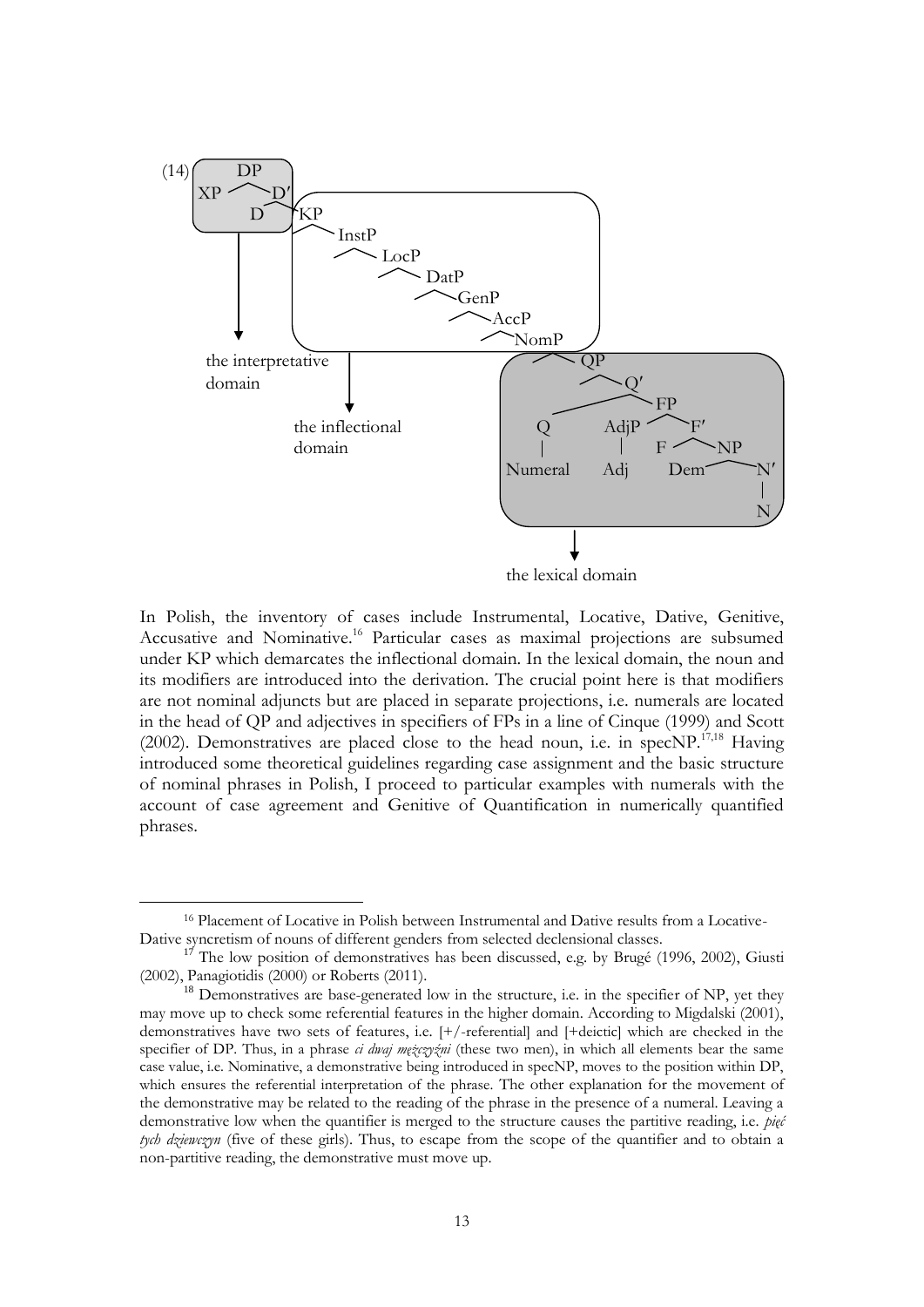#### **4.2 Homogeneous and heterogeneous syntax of phrases with numerals**

Considering previously introduced tenets of the analysis exploring the idea of a split KP and the fact that case as a feature becomes a head of its own projection, obtaining case by an element proceeds through the movement to a given specifier position within KP region. Upon the appearance of the external selector, e.g. T or v, requiring a nominal to bear case of particular value, the nominal phrase moves from its original position, i.e. from *the lexical domain,* to the specifier position of a given *Case Phrase* within KP, i.e. to *the inflectional domain*. The exemplary derivation of a Dative subject being initially merged in the specifier of  $vP$  is shown in (15).



The NP is merged in a structure caseless and when the appropriate functional head is introduced in the derivation it moves to the position within KP to reach a required case. Exactly the same step, i.e. movement from *the lexical domain* to specifier of a selected *Case Projection*, occurs in phrases with lower numerals. Deriving a homogeneous case pattern in the phrase *dwie ładne lalki* (two cute dolls) proceeds through a movement of the QP to the specifier of a given *Case Projection*, in our example specAccP<sup>20</sup>.

1

<sup>&</sup>lt;sup>19</sup> For clarity I do not provide all *Case Projections*. Also, specifiers are added only when movement is indicated.

<sup>20</sup> Phrase *dwie ładne lalki* (two cute dolls), in this particular example is Accusative, but it has the form syncretic with Nominative. The fact that it moves to specAccP and not specNomP is contingent only on the external selector, i.e. T requiring Nominative or v requiring Accusative.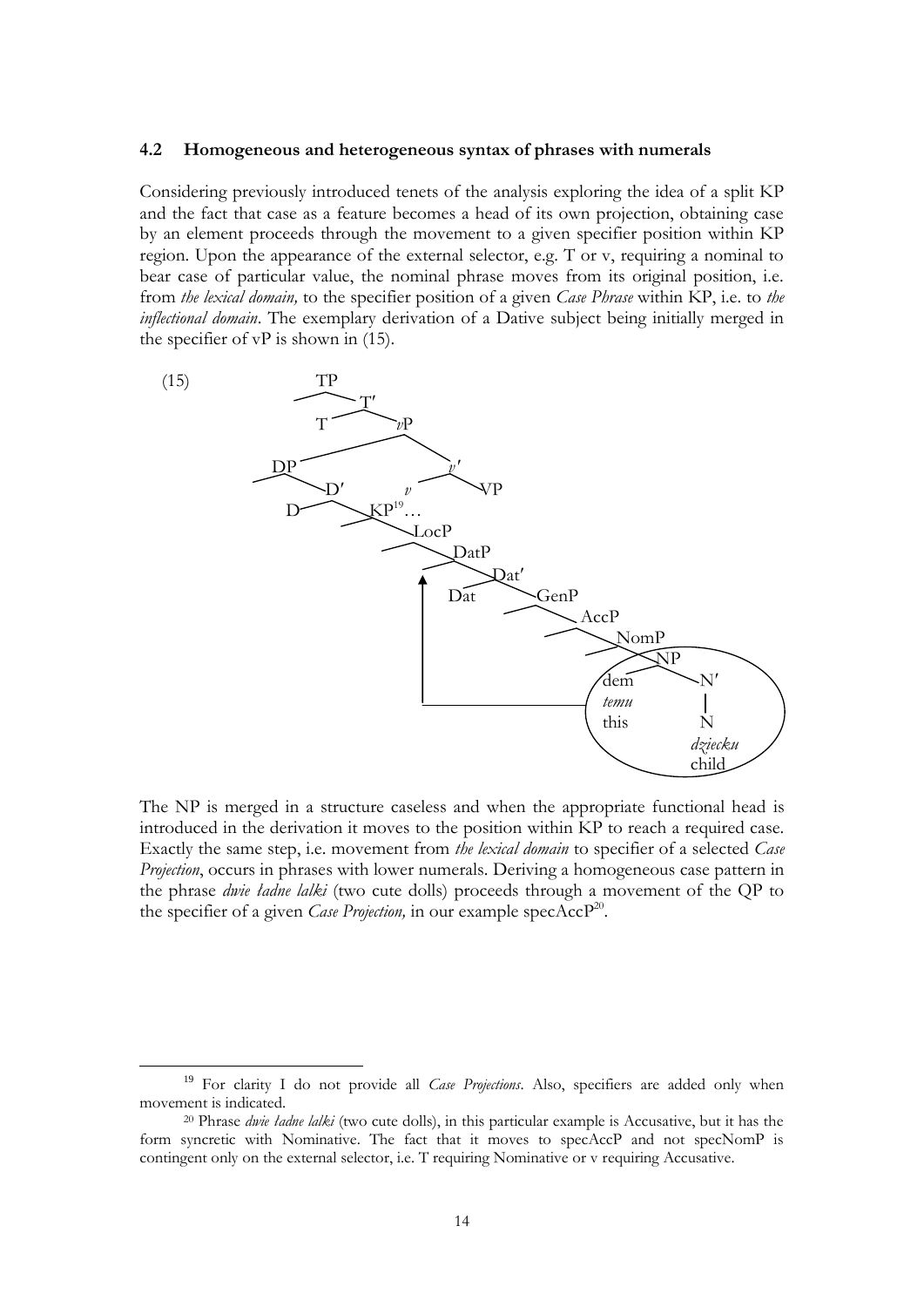

In heterogeneous syntax, on the other hand, one more round of movement is necessary in order to reach a position in which a noun could obtain Genitive. Analyzing the example with a nominal phrase with a numeral modifier in the subject position, it can be observed that T merging into the structure selects for a phrase in Nominative, thus the moment it enters the derivation, the NP and its modifiers receive trigger for movement to the specifier of NomP, e.g. (17).



This step, however, ensures only that the case requirement of the external selector has been satisfied leaving the noun Genitive-less which does not tally with the case requirements of the numeral. Therefore, the NP together with the adjective excorporates and moves to the specifier of GenP, e.g. (18)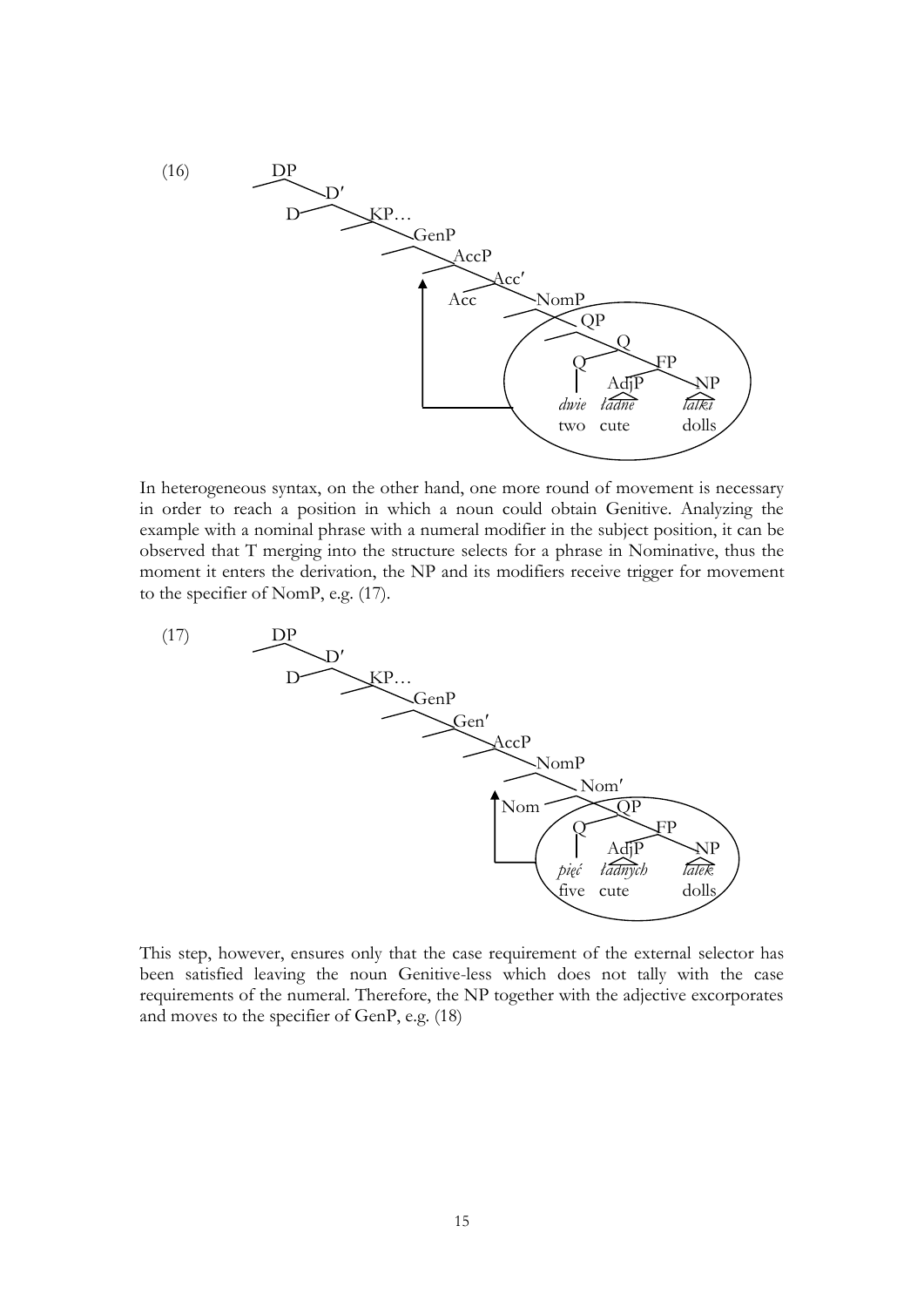

As the result of the movement in (18), the noun and the adjective end up with the expected Genitive. Yet, although all elements are settled with the appropriate case there are several issues that should be commented on before moving to the next section. The first pending question that arises is about the countercyclic derivation. Looking at the respective steps of a derivation, i.e. movement to specNomP and then movement to specGenP, it seems that operations are not cyclic as the requirement of a numeral regarding Genitive noun is fulfilled after the requirement of the external selector. Although this appears to be a very unwanted turn of events, after a more careful examination of this puzzle it may occur that only such an order of movements can lead to a successful derivation. Bearing in mind that movement is constrained as specified by Cinque (2005), i.e. it can be only leftward and the moving constituent must contain a nominal head, moving first the noun, more specifically a bare NP or NP topped with projections hosting modifiers sharing a case value with the noun, would immobilize the numeral and left caseless. In this scenario, not only one of the elements from the nominal domain would be without case but also selectional properties of the external head would not be met. Still, in both situations the derivation would fail. The other reason for presented steps might be that either the numeral as the category is a defective probe due to the inconsistency of lower and higher numerals in selecting for Genitive nouns, or the noun constitutes a defective goal which could mean that a constituent in order to participate in the probe-goal relation must be minimally KP, i.e. it must be necessarily composed of the inflectional domain. Otherwise, such a goal is inaccessible to the probe. Therefore, reaching specGenP by the noun is postponed until the external selector provides trigger for movement of the whole phrase from the lexical domain. In other words, movement of the noun to the position not primarily selected by the functional category being a legitimate probe, e.g. T or v, is parasitic on the first movement.<sup>21</sup> The other issue that should be addressed here is the fate of the remaining case shells which in Caha's account are spelled out either as a part of verbal morphology,

<sup>&</sup>lt;sup>21</sup> Another explanation for a delayed movement of NP to specGenP might be the requirement to evacuate the lexical domain which would become hindered if the noun moved first. However, going in this direction requires more research.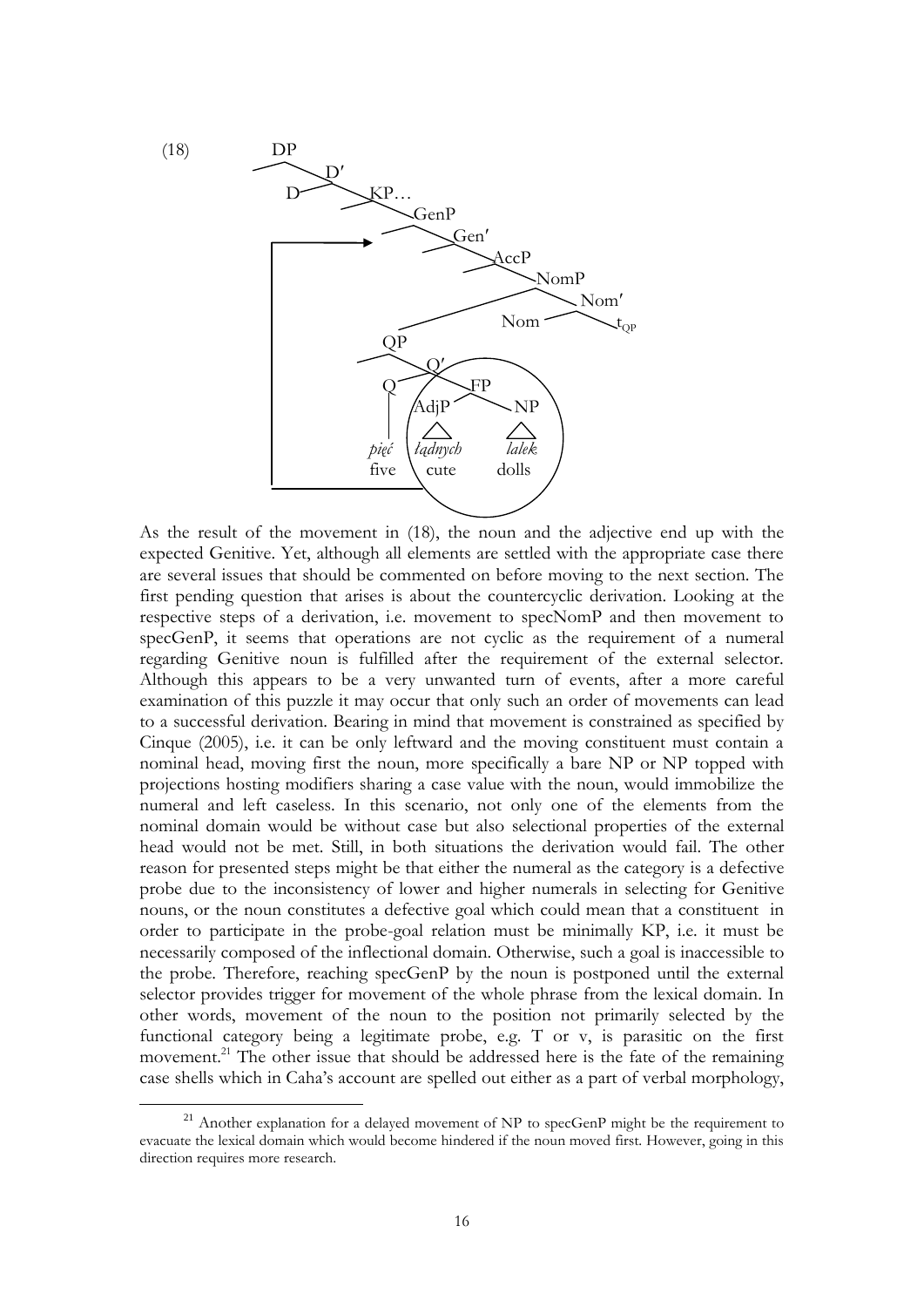as an additional morpheme on a verb or as a preposition.<sup>22</sup> As in Polish none of these options is observed, I propose a different solution to the remaining *Case Projections*, namely, after at least one *Case Projection* has been used the rest of the KP is no longer operative and becomes irrelevant for further computation. This step, however, refers only to *Case Projections* located above a phrase in the specifier of a given *Case Projection* as it prevents some other probes from reaching a goal which has already participated in a probe-goal relation, e.g.



After all elements of the nominal phrase, i.e. the head noun and its modifiers, are settled with the appropriate case, irrespective of the fact whether it is accomplished with one or more rounds of movement within KP, other *Case Projections* become neglected. As the final remark it is pivotal to mention the word order created through the movements within KP. As no problem emerges in homogeneous cases as all constituents reach the same position within KP, heterogeneous syntax creates configuration in which the noun precedes the numeral which is not the expected order. As a way out from this situation it can be proposed that the word order belongs to the phonological component and thus can be ignored, or further movement of some constituents should be introduced. Opting for the latter solution, the numeral has to evacuate KP and move up restoring the coveted order. This movement, however, although at first sight violating Cinque's (2005) constraint prohibiting a solitary movement of elements without a nominal head, i.e. N, is in fact licit, as it proceeds from *the inflectional domain* to DP which is permissible.<sup>23</sup> Although the movement of the quantifier is not related to the information structure, it proceeds to regain scope over the quantified noun.

The final aspect of the numeral syntax that should be elaborated on, is the congruency of case between the higher numeral and the noun in oblique case positions. Remembering that numerals ≥5 bring about Genitive on a quantified noun the agreement in case in other contexts seems to be quite surprising. In the available accounts of numerals, this puzzling issue has been addressed by proposing that lexical cases override structural ones, thus in oblique case positions Genitive is superseded by one of the case imposed by the external head, which results in homogeneous syntax.

 $22$  For detailed examples from different languages see Caha (2009).

 $23$  Cinque (2005) allows for the movement of the chunk without a nominal head provided that it is a focus movement or any other movement caused by interpretative reasons.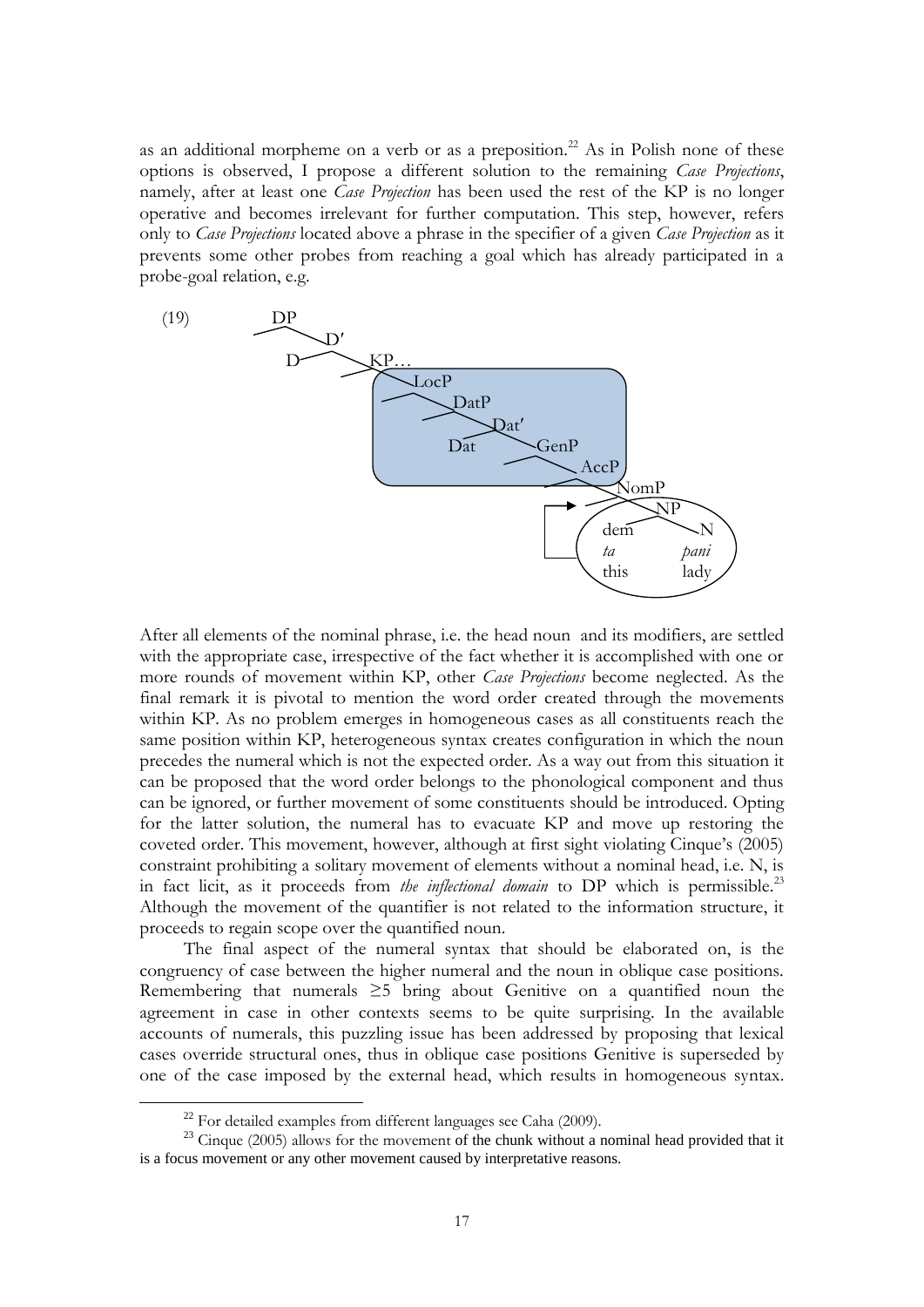Although at first sight it may seem that higher numerals to some extent reproduce case patterns of lower numerals in that that they share a case value with the modified noun, after a closer examination of case distribution within the discussed approach it turns out that case congruency is simply a result of movement operations permitted by rules of grammar. In the example of a phrase selected by the element which subcategorizes for a Dative, Locative or Instrumental argument, the whole phrase, i.e. QP, moves to the case position dictated by the external selector, e.g. (20).



In this case, QP has moved to specDatP. The subsequent step, then, would be the excorporation of NP and its movement to the position in which it receives Genitive as determined by the numeral. This step, however, cannot be performed as the noun would have to move downward which is prohibited, e.g. (21)



Therefore, the noun has to stay in this position, i.e. specDatP, which leads to the congruency in case between the numeral and the noun.

### **4.3 Modifiers in numerically quantified phrases**

The analysis of homogeneous and heterogeneous syntax of numerals has shown that the application of the elaborate but uniform architecture of nominals together with the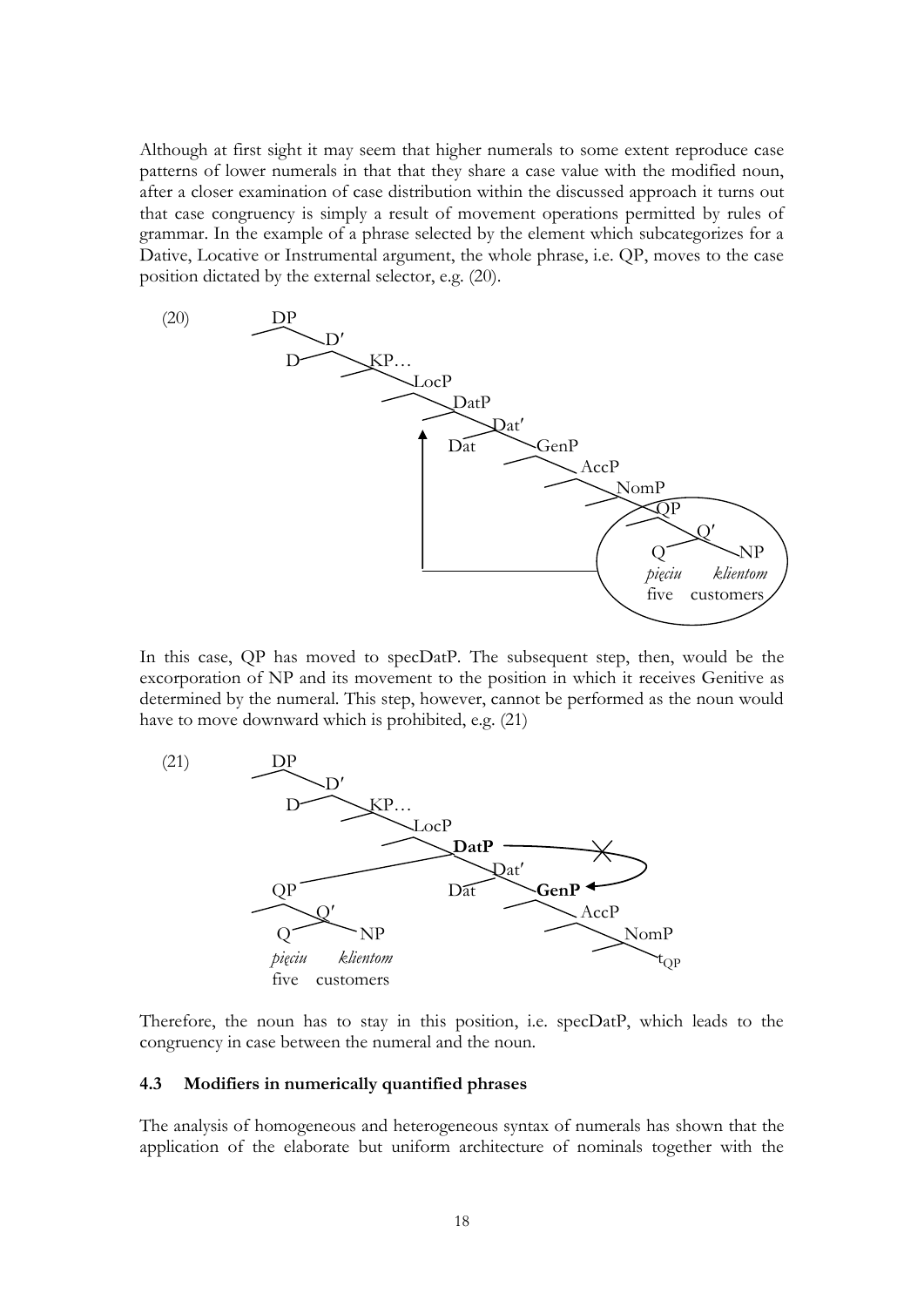approach to case being now a part of the syntactic structure can be vital components in deriving case patterns in constructions with numerals. Yet presented examples illustrated only structures in which the primary goal was to account for cases of two major constituents, i.e. the numeral and the noun. In this section, attention is given to case of modifying elements, i.e. adjectives and demonstratives, added to the numeral-noun formation.

In principle three different options with adjectives are allowed, i.e. the one with the Genitive adjective preceding the noun, e.g. (22a), the one with the Genitive adjective preceding the numeral, e.g. (22b), or the one with the Nominative adjective in a prenumeral position, e.g. (22c).

| a.            | $Pi$ gć       | dobrych samochodów                          |            | podjechało                                             |
|---------------|---------------|---------------------------------------------|------------|--------------------------------------------------------|
|               |               |                                             |            | five-NOM [good cars]-NONVIR.GEN drove.up-3SG.NEUT.PAST |
|               | hotel.<br>pod |                                             |            |                                                        |
|               | hotel<br>to   |                                             |            |                                                        |
|               |               | 'Five good cars drove up to the hotel.'     |            |                                                        |
| b.            | Dobrych       | pięć                                        | samochodów |                                                        |
|               |               |                                             |            | good-NONVIR.GEN five-NOM cars-NONVIR.GEN               |
|               | podjechało    | pod hotel.                                  |            |                                                        |
|               |               | drove.up-3SG.NEUT.PAST to hotel             |            |                                                        |
|               |               | 'Good five cars drove up to the hotel.'     |            |                                                        |
| $C_{\bullet}$ | Dobre<br>pięć | samochodów                                  |            | podjechało                                             |
|               |               | [good five]-NOM cars-NONVIR.GEN             |            | drove.up-3SG.NEUT.PAST                                 |
|               | hotel.<br>pod |                                             |            |                                                        |
|               | hotel<br>to:  |                                             |            |                                                        |
|               |               | 'At least five cars drove up to the hotel.' |            |                                                        |
|               |               |                                             |            |                                                        |

Placement of the modifier as well as its case differ depending on whether it describes the noun or refers to the numeral. This differentiation is also reflected in the structure of a nominal phrase, namely in the base-generation position of the adjective. When the adjective precedes the noun and bears Genitive it means that it is merged above NP. Moreover, it moves together with the NP to specGenP (as already shown in example (17)). When, however, the Genitive adjective precedes the numeral which is Nominative or Accusative, as in (22b), the additional movement of the modifier is required. Since the derivation proceeds exactly as in the case of (22a), i.e. the adjective moves with the noun to acquire Genitive, in the remaining step of a derivation, the adjective must move out from the inflectional domain, probably to specDP, so that the right word order can be established. Yet, the mere linearization issue should not be the primary reason for displacement, and this is in fact what happens in (22b). As word order **Adj-GEN Num-NOM/ACC N-GEN** is a more marked option than **Num-NOM/ACC Adj-GEN N-GEN**, the adjective moves to a pre-numeral position for interpretative reasons.<sup>24</sup> In (22c), on the other hand, the adjective shares the case value with the numeral, which technically means that it should be merged close to the numeral, e.g. in specQP or in specFP placed above QP, so that it can reach the same case position as the numeral. Also, the interpretation of the phrase with a Nominative adjective preceding the numeral

 $24$  The difference in meaning between two orders is out of question, yet the exact position of the displaced adjective leaving the inflectional domain is yet to be determined as apart from DP the uppermost domain may have a more elaborate structure.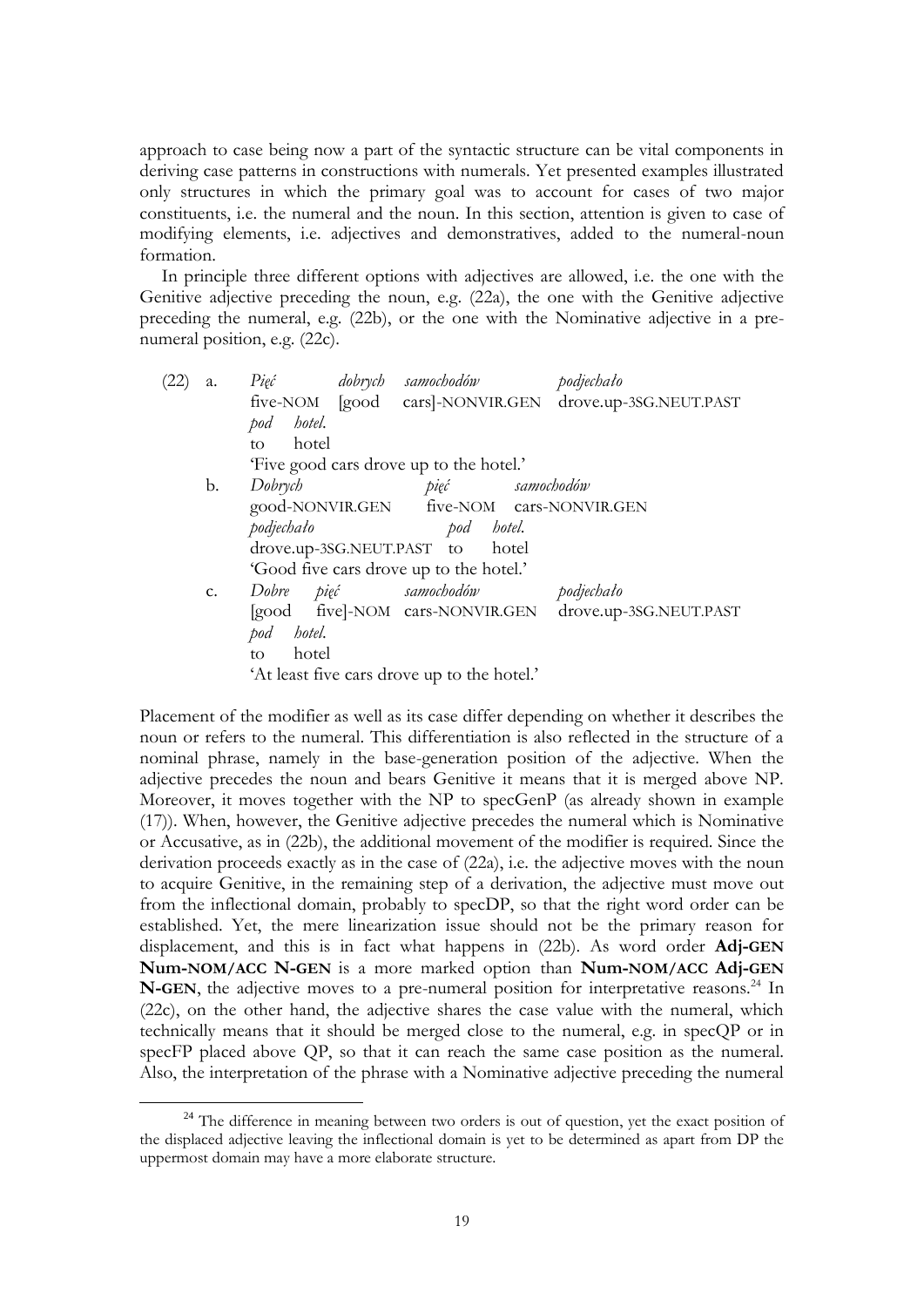implies that the modifier describes the numeral rather than the noun. As *dobre* in (22c) does not mean of good quality but it relates to the number specifying that there are at least five items its position has to be different than when it indicates the property of the object, which is also mirrored in its case marking. The additional evidence for varied positions of adjectives come from examples in which the adjective is exclusively the modifier of a noun, e.g. (23a,b) and not of a numeral, e.g. (23c).

| (23) | a. | pięć                | zielonych | bananów      |
|------|----|---------------------|-----------|--------------|
|      |    | five-NOM            | [green]   | bananas]-GEN |
|      |    | five green bananas' |           |              |
|      | b. | zielonych           | pięć      | bananów      |
|      |    | green-GEN           | five-NOM  | bananas-GEN  |
|      | C. | $*$ zielone         | pięć      | bananów      |
|      |    | green-NOM           | five-NOM  | bananas-GEN  |

Similar variation is found in examples containing demonstratives. Here as well we observe three distinct patterns, i.e. structures in which the Genitive demonstrative precedes the Genitive noun, e.g. (24a) and (24d), the Genitive demonstrative precedes the numeral which is marked as Nominative or Accusative, e.g. (24b) and (24e), or the Nominative/Accusative demonstrative preceding the numeral with the same case value, e.g. (24c). The last case under discussion involves the Nominative form of a demonstrative preceding the numeral which is grammatical only when combined with non-virile form of a numeral and noun, e.g. (24c), whereas in virile, it renders the structure illicit, e.g. (24f).

| a.          | pięć              | tych                              | dziewczyn        |
|-------------|-------------------|-----------------------------------|------------------|
|             | five-FEM.NOM/ACC  | these-FEM.GEN                     | girls-FEM.PL.GEN |
| b.          | $t$ ych           | pięć                              | dziewczyn        |
|             | these-FEM.GEN     | five-FEM.NOM/ACC girls-FEM.PL.GEN |                  |
| $C_{\star}$ | te                | pięć                              | dziewczyn        |
|             | these-FEM.NOM/ACC | five-FEM.NOM/ACC girls-FEM.PL.GEN |                  |
| d.          | pięciu            | tych                              | mężczyzn         |
|             | five-VIR.GEN      | these-VIR.GEN                     | men-VIR.GEN      |
| e.          | tych              | pięciu                            | mężczyzn         |
|             | these-VIR.GEN     | five-VIR.GEN                      | men-VIR.GEN      |
| f.          | $*_c$             | pięciu                            | mężczyzn         |
|             | these-VIR.NOM     | five-VIR.GEN                      | men-VIR.GEN      |
|             |                   |                                   |                  |

The final example, i.e. (24f), with the ill-formed virile demonstrative in Nominative frequently serves as an argument for *the Accusative Hypothesis* according to which numerals do not have Nominative form and occur in Accusative, which is also supposed to explain lack of subject verb agreement with subjects containing higher numerals. <sup>25</sup> Although *the Accusative Hypothesis* appears to account for the ungrammaticality of a Nominative virile demonstrative with higher numerals, I decided to explore the idea that the reason for the incompatibility of a Nominative virile demonstrative and a virile numeral lies on the part

<sup>25</sup> *The Accusative Hypothesis* has been argued for by, e.g. Franks (2002), Przepiórkowski (2004) or Miechowicz-Mathiasen (2012). Willim (2003), on the other hand, provides arguments against the validity of the hypothesis for Polish.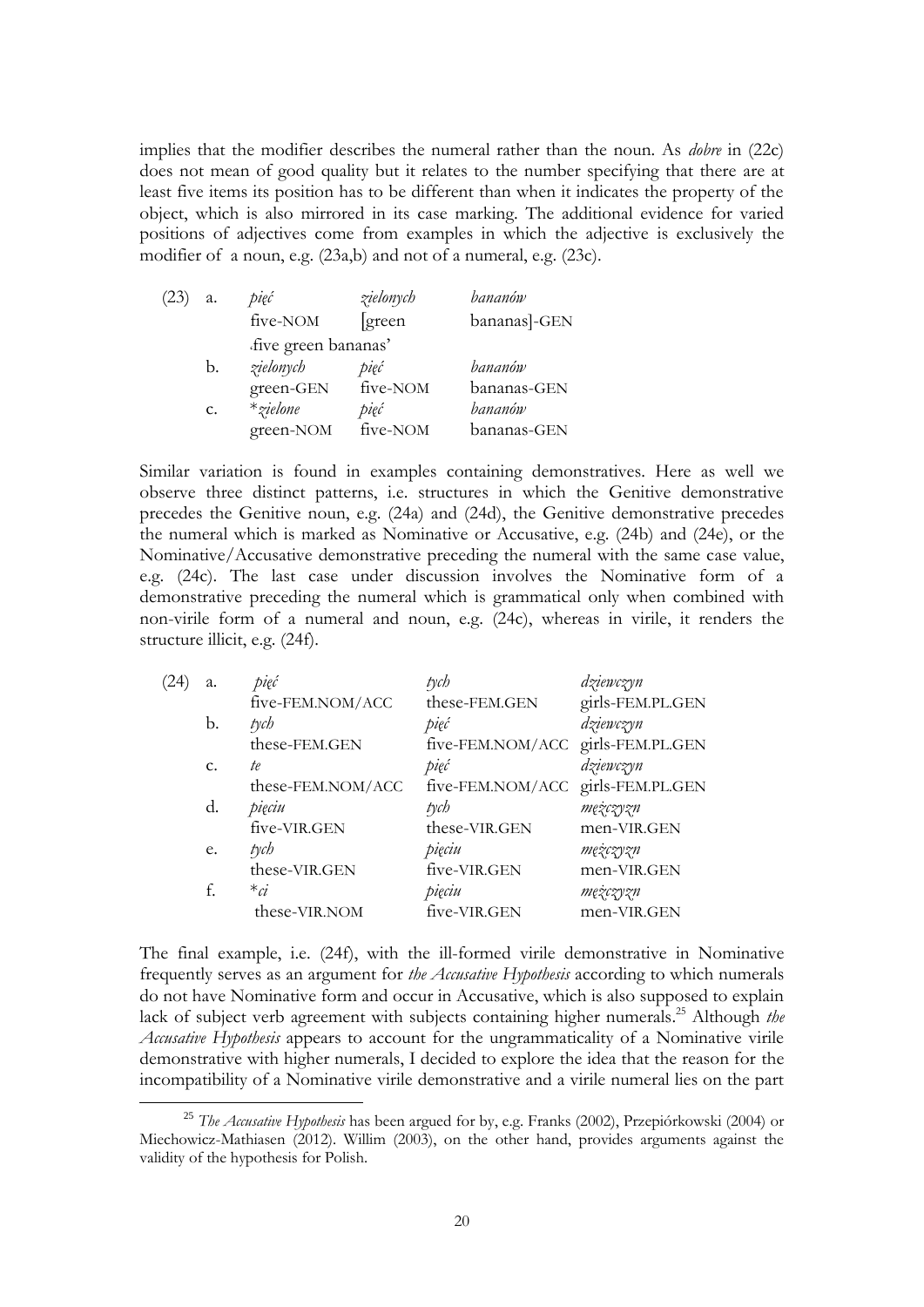of the demonstrative. Admitting the possibility that whenever a demonstrative is basegenerated close to the numeral, i.e. in specQP where it shares the case with quantifier, the source of ungrammaticality is found in the clash of forms of both constituents when they are moved to specNomP. The inadequacy of both elements results from the fact that the virile numeral has syncretic forms in Nominative, Accusative and Genitive with the proviso that syncretism spreads from Genitive to Nominative, e.g.  $(25)^{26}$ 



A demonstrative, on the other hand, is syncretic only in Genitive and Accusative, e.g. (26), which leads to the situation that when a phrase, QP moves to specNomP as dictated by the external selector, the numeral has indeed the Genitive form via syncretism with this case, whereas demonstrative has a Nominative which causes a mismatch of cases, hence ungrammaticality.



## **5 Conclusion**

1

Syntax of numerically quantified phrases has given life to varied analyses which employed different means to explain how case is distributed in constructions with numerals. Proposals regarding the architecture of nominals, differentiated placement of lower and higher numerals and the most intricate mechanisms of case assignment have been those strategies used to address the puzzling issues. Despite the abundance of many appealing accounts of numerals, I have decided to look into the matter from a different perspective. As the first step I examined the status of numerals claiming that although they appear to share some common features with adjectives and nouns they indisputably form a separate category. Moreover, I proposed the structure of nominals in Polish composed of three domains with a DP as the uppermost layer. Then, I introduced some guiding principles of Caha's approach to case applying his idea of split KP to my analysis and proposing that acquiring case proceeds via movement to the specifier position of a chosen *Case Projection.* What follows, homogeneous syntax of lower numerals, Genitive of Quantification and case congruency of higher numerals in oblique case positions have

<sup>&</sup>lt;sup>26</sup> Historically, Genitive-Accusative syncretism emerged to single out virile Nominative, yet subsequently this syncretism spread to Nominative which can be seen among higher virile numerals.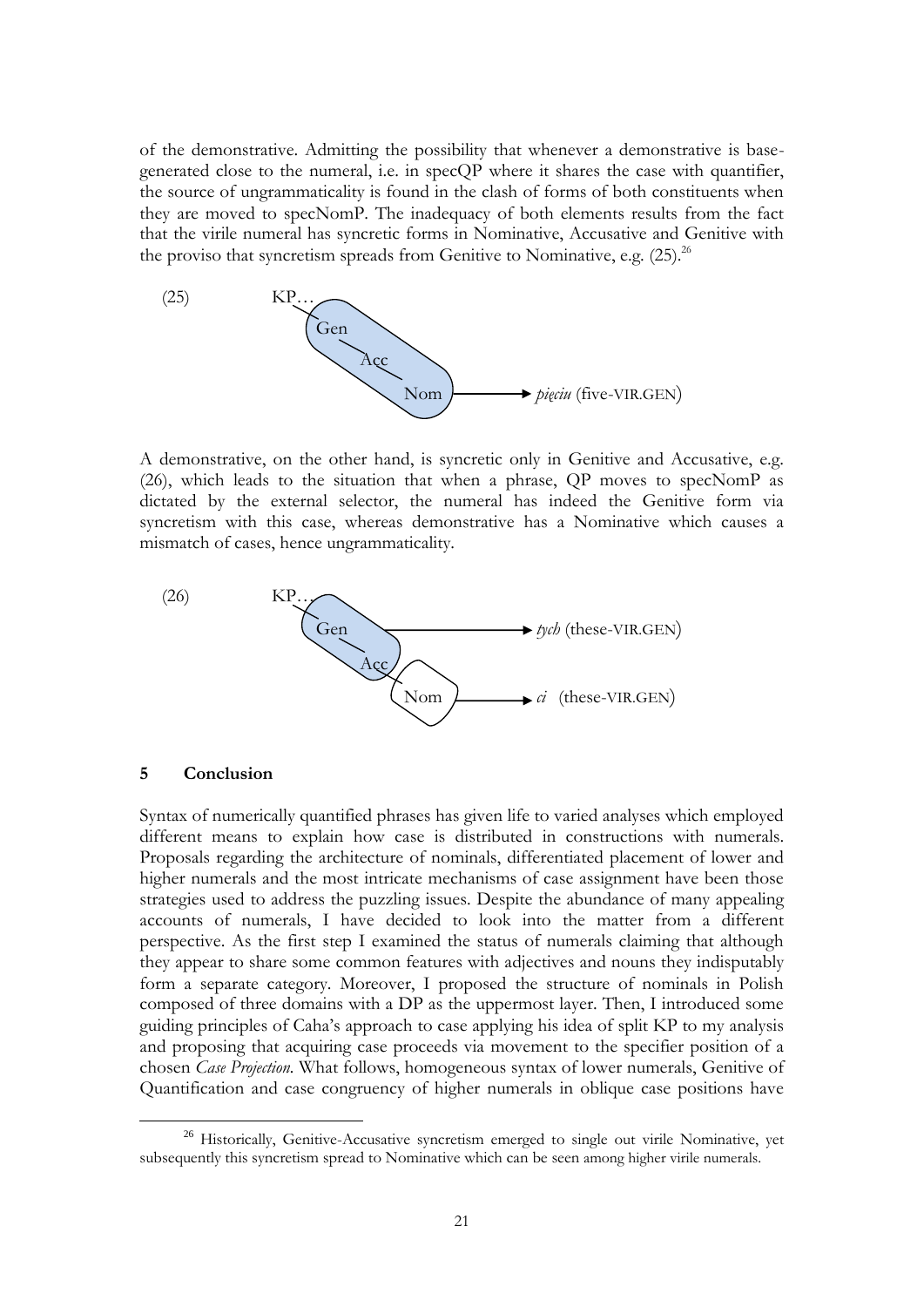been the result of movement operations within the inflectional domain constituted by split KP. In the final part of the article, I drew attention to modifiers added to constructions with numerals, i.e. adjectives and demonstratives, whose meaning and case differ depending on their location in relation to other constituents of the nominal phrase. Importantly, I attempted to answer the question regarding the ungrammaticality of Nominative demonstrative accompanying the virile numeral. Putting aside the idea of the inherently Accusative numerals, I suggested that the illicit combinations arise due to the incomplete syncretism of cases within virile demonstrative, which causes a mismatch of forms with the Genitive numeral.

## **References**

- Abney, Steven. 1987. The English noun phrase in its sentential aspect. Massachusetts Institute of Technology, PhD dissertation.
- Babby, Leonard. 1987. Case, prequantifiers, and discontinuous agreement in Russian. *Natural Language and Linguistic Theory.* 5. 91–138.
- Bailyn*,* John Frederic. 2004. The case of Q*.* In Olga Arnaudova (ed.), *Formal approaches to Slavic linguistics* (FASL) 12, 1–36. Ann Arbor, Michigan: University of Michigan Press.
- Bašić, Monika. 2007. On left branch extractions: A remnant movement approach. Paper presented at the First Annual Workshop on Generative Syntax, University of Novi Sad, 8–10 January.
- Blake, Barry. 1994. *Case*. Cambridge University Press: Cambridge.
- Bošković, Željko. 2005. On the locality of left branch extraction and the structure of NP. *Studia Linguistica* 59. 1–45.
- Bošković, Željko. 2006. Case and agreement with genitive of quantification in Russian. In Cedric Boeckx (ed.), *Agreement Systems.* Amsterdam & Philadelphia: John Benjamins.
- Bošković, Željko. 2008. What will you have, DP or NP?. *Proceedings of NELS 37*.
- Bošković, Željko. 2009. [More on the no-DP analysis of article-less languages.](http://web2.uconn.edu/boskovic/papers/StudiaLing.Final.pdf) *Studia Linguistica* 63*.* 187–203*.*
- Bošković, Željko & Jon Gajewski. 2011. Semantic correlates of the NP/DP parameter. *Proceedings of the North East Linguistic Society 39*. GLSA, University of Massachusetts, Amherst.
- Bošković, Željko. 2012. On NP and clauses. In Gunther Grewendorf & Thomas E. Zimmermann (eds.), *Discourse and grammar: From sentence types to lexical categories,* 179–242. Boston: Walter de Gruyter.
- Brugé, Laura. 1996. Demonstrative movement in Spanish: A Comparative approach. *Working Papers in Linguistics* 6. University of Venice, 1–53.
- Brugé, Laura. 2002. The positions of demonstratives in the extended nominal projection. In Guglielmo Cinque (ed.), *Functional Structure in DP and IP*, 1–53. Oxford University Press: New York.
- Caha, Pavel. 2009. Nanosyntax of Case. University of Tromsø*,* PhD dissertation.
- Caha, Pavel. 2010. The parameters of case marking and spell out driven movement. University of Tromsø. <http://ling.auf.net/lingbuzz/001026> (accessed 15 Feb 2011).
- Carnie, Andrew. 2006. *Syntax: A generative introduction*. Malden: Blackwell.
- Cinque, Guglielmo. 1999. *Adverbs and functional heads. A Cross-linguistic perspective*. New York: Oxford University Press.
- Cinque, Guglielmo. 2005. Deriving Greenberg's Universal 20 and its exceptions. *Linguistic Inquiry* 36. 315–332.
- Corver, Norbert. 1992. On deriving certain left branch extraction asymmetries: A case study in parametric syntax. *Proceedings of NELS 22*. 67–84.
- Dziubała-Szrejbrowska, Dominika. 2014. Aspects of morphosyntactic constraints on quantification in English and Polish. Adam Mickiewicz University, PhD dissertation.
- Dziwirek, Katarzyna. 1990. Default agreement in Polish. In Katarzyna Dziwirek, Patric Farrell & Errapel Mejías-Bikandi (eds.), *Grammatical relations: A Cross-theoretical perspective*. Stanford: CSLI Publications.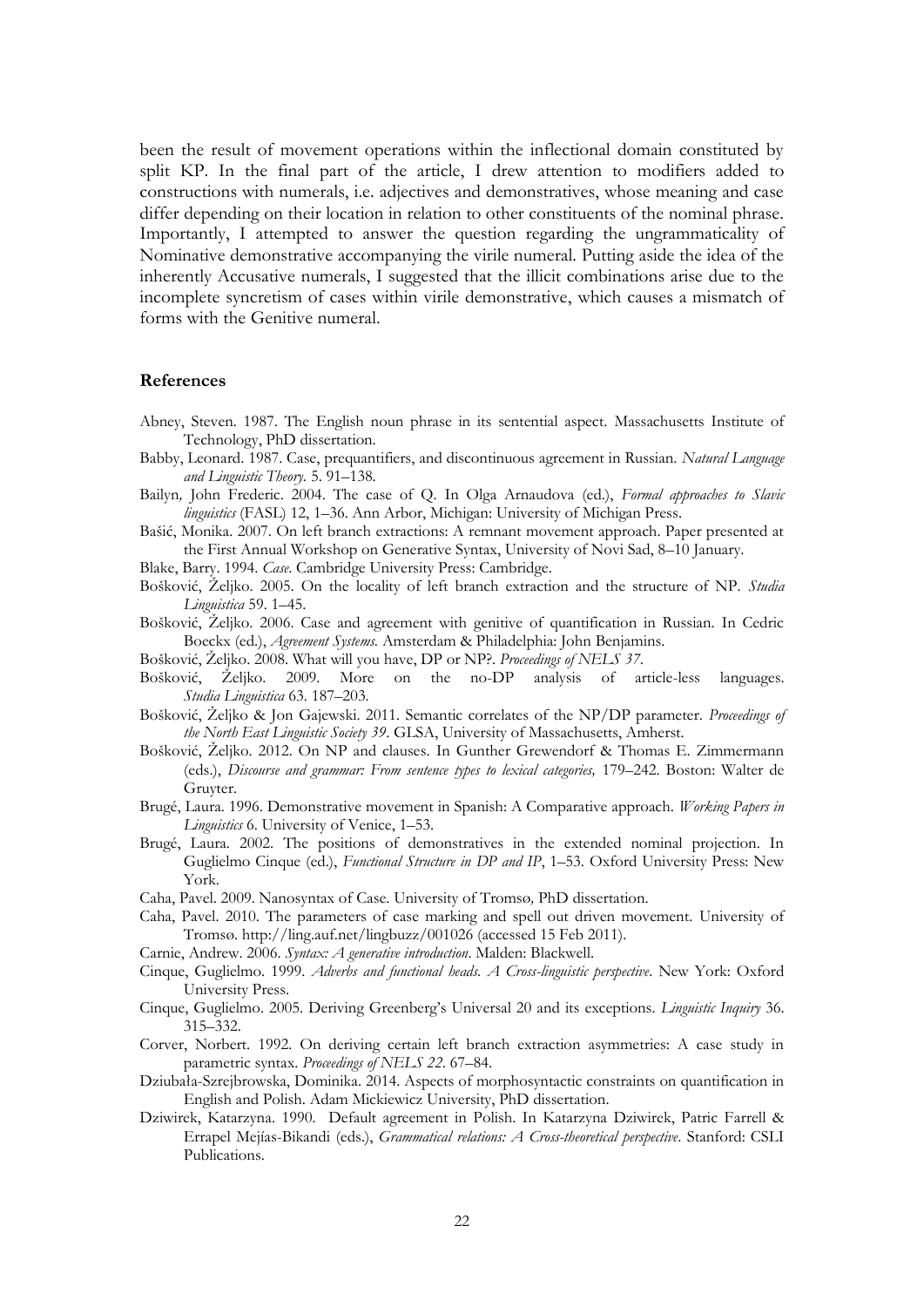- Franks, Steven. 1994. Parametric properties of numeral phrases in Slavic. *Natural Language & Linguistic Theory* 12. 597–674.
- Franks, Steven. 1995. *Parameters of Slavic morphosyntax*. Oxford: Oxford University Press.
- Franks, Steven. 2002. A Jakobsonian feature based analysis of the Slavic numeric quantifier Genitive. *Journal of Slavic Linguistics* 10. 145–184.
- Giusti, Giuliana. 2002. The functional structure of noun phrases: A bare phrase structure approach. In Guglielmo Cinque (ed.). *Functional structure in DP and IP: The cartography of syntactic structures*, 54– 90. Vol. 1. Oxford: Oxford University Press.
- Hurford, James R. 1975. *The linguistics theory of numerals*. Cambridge : Cambridge University Press.

Kayne, Richard. 1994. *The antisymmetry of syntax*. Cambridge: The MIT Press.

- Longobardi, Giuseppe. 1994. Reference and proper names: a theory of N-movement in syntax and logical form. *Linguistic Inquiry* 25. 609–665.
- Miechowicz-Mathiasen, Katarzyna. 2012. Licensing Polish higher numerals: An account of the Accusative Hypothesis. *Generative Linguistics in Wrocław* 2. 57–75.
- Miechowicz-Mathiasen, Katarzyna & Dominika Dziubała-Szrejbrowska. 2012. The role of gender in the rise of numerals as a separate category. *Journal of Historical Syntax* 1. 1–39.
- Migdalski, Krzysztof. 2001. A determiner phrase approach to the structure of Polish nominals. In Piotr Bański & Adam Przepiórkowski (eds.), *Generative linguistics in Poland: Syntax and morphosyntax. Proceedings of GLIP-2 conference held in Warsaw,* 135–148. Warszawa: Instytut Podstaw Informatyki Polskiej Akademii Nauk.
- Migdalski, Krzysztof. 2003. N-to-D raising in Polish. In Danuta Stanulewicz (ed.), *Papers in Language Studies. Proceedings of the Ninth Annual Conference of the Polish Association for the Study of English*. *Gdańsk, 26*–*28 April 2000*, 187–193. Gdańsk: Wydawnictwo Uniwersytetu Gdańskiego.
- Panagiotidis, Phoevos. 2000. Demonstrative determiners and operators: the case of Greek. *Lingua*  110. 717–742.
- Pereltsvaig, Asya. 2007. The universality of DP: a view from Russian. *Studia Linguistica* 61. 59–94.
- Pesetsky, David. 1982. Paths and categories. Massachusetts Institute of Technology, PhD dissertation.
- Pesetsky, David & Esther Torrego. 2001. T-to-C: An account and its consequences. In Michael Kenstowicz (ed.), *Ken Hale, a life in language,* 355–426. Cambridge, MA: The MIT Press.
- Progovac, Ljiljana. 1998. Determiner phrase in a language without determiners. *Linguistics* 34. 165– 179.
- Przepiórkowski, Adam. 1999. Case assignment and the complement-adjunct dichotomy: A nonconfigurational constraint-based approach. University of Tübingen*,* PhD dissertation.
- Przepiórkowski, Adam. 2004. O wartości przypadka podmiotów liczebnikowych. *Bulletin De La Société Polonaise De Linguistique, fasc*. LX. 133–143.
- Rappaport, Gilbert. 2002. Numeral Phrases in Russian: A minimalist approach. *Journal of Slavic Linguistics* 10. 327–340.
- Rappaport, Gilbert. 2003. Case syncretism, features and the morphosyntax of Polish numeral phrases. In Piotr Bański & Adam Przepiórkowski (eds.), *Generative Linguistics in Poland 5,* 123–137. Warsaw: Academy of Sciences.
- Roberts, Ian. 2011. FOFC in DP: Universal 20 and the nature of demonstratives. University of Cambridge, manuscript.
- Rutkowski, Paweł. 2002. The Syntax of quantifier phrases and the inherent vs. structural case distinction. *Linguistic Research* 7. 43–74.
- Saloni, Zygmunt & Marek Świdziński. 1998. *Składnia współczesnego języka polskiego* [Syntax of contemporary Polish]. Warszawa: Państwowe Wydawnictwo Naukowe.
- Scott, Garry-John. 2002. Stacked adjectival modification and the structure of nominal phrases. In Guglielmo Cinque (ed.), *Functional structure in DP and IP: The cartography of syntactic structures. 1*,*Vol,* 91–120. New York: Oxford University Press.
- Siuciak, Mirosława. 2008. *Kształtowanie się kategorii gramatycznej liczebnika w języku polskim* [Development of the numeral as a separate category in Polish]. Katowice: Wydawnictwo Uniwersytetu Śląskiego.
- Strutyński, Janusz. 2005. *Gramatyka polska* [Grammar of Polish]. Kraków: Wydawnictwo Tomasz Strutyński.
- Tajsner, Przemysław. 1990. Case marking in English and Polish: A Government and Binding study. Adam Mickiewicz University, PhD dissertation.